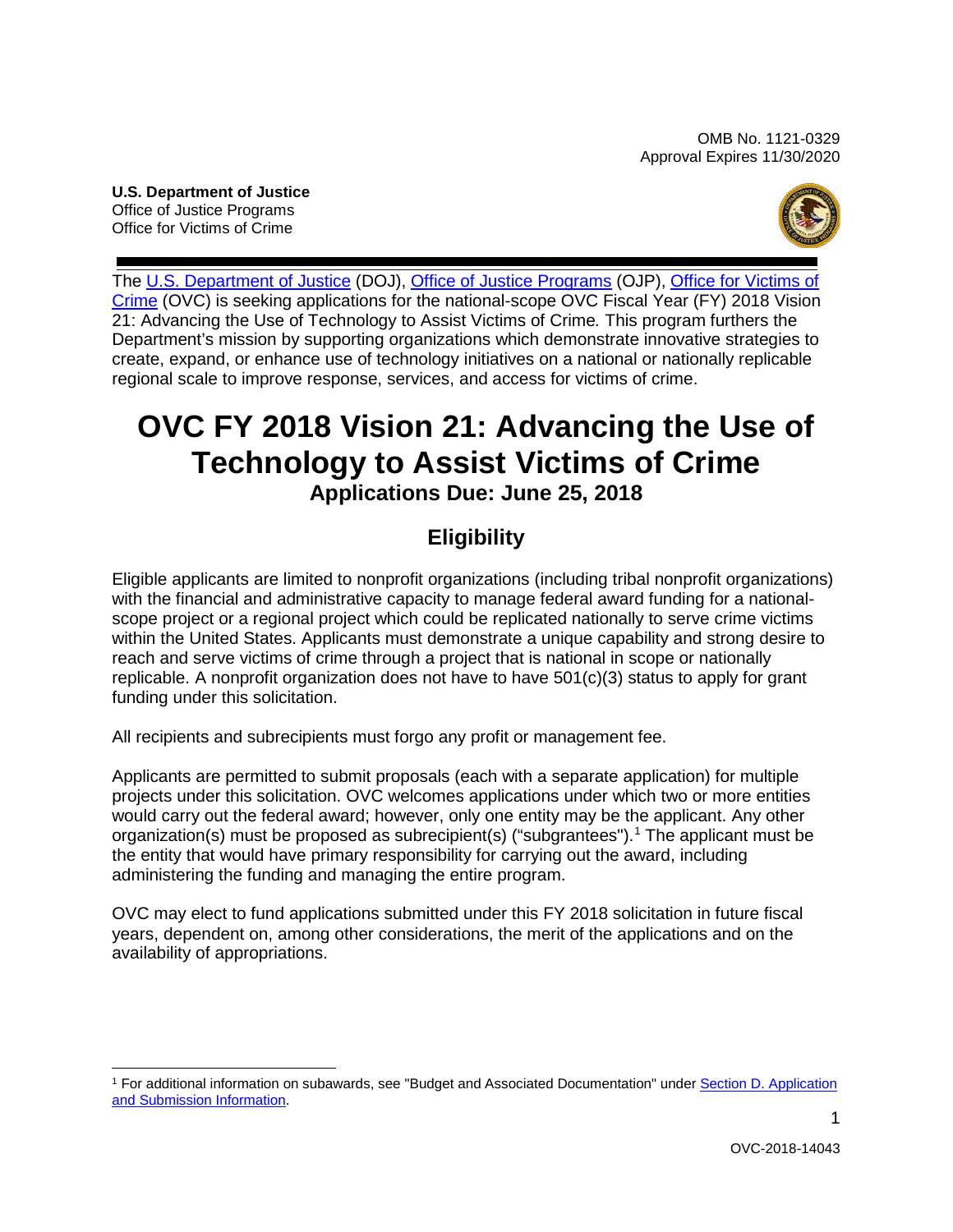# **Deadline**

Applicants must register with Grants.gov at<https://www.grants.gov/web/grants/register.html> prior to submitting an application. All applications are due by 11:59 p.m. eastern time on June 25, 2018.

 Grants.gov, and the applicant must have received a validation message from Grants.gov that indicates successful and timely submission. OJP urges applicants to submit applications at least 72 hours prior to the application due date, to allow time for the applicant to receive validation messages or rejection notifications from Grants.gov, and to correct in a timely fashion any To be considered timely, an application must be submitted by the application deadline using problems that may have caused a rejection notification.

OJP encourages all applicants to read this [Important Notice: Applying for Grants in Grants.gov.](https://ojp.gov/funding/Apply/Grants-govInfo.htm)

For additional information, see [How To Apply](#page-23-0) in [Section D. Application and Submission](#page-8-0)  [Information.](#page-8-0)

# **Contact Information**

 For technical assistance with submitting an application, contact the Grants.gov Customer [https://www.grants.gov/web/grants/support.html,](https://www.grants.gov/web/grants/support.html) or at [support@grants.gov.](mailto:support@grants.gov) The Grants.gov Support Hotline operates 24 hours a day, 7 days a week, except on federal holidays. Support Hotline at 800–518–4726, 606–545–5035, at

Support Hotline operates 24 hours a day, 7 days a week, except on federal holidays.<br>An applicant that experiences unforeseen Grants.gov technical issues beyond its control that prevent it from submitting its application by the deadline must email the OVC contact identified below **within 24 hours after the application deadline** to request approval to submit its application after the deadline. Additional information on reporting technical issues appears under "Experiencing Unforeseen Grants.gov Technical Issues" in the [How To Apply](#page-23-0) section.

 For assistance with any other requirements of this solicitation, contact OVC's National Criminal Justice Reference Service (NCJRS) Response Center: toll free at 800–851–3420; via TTY at 301–240–6310 (hearing impaired only); email to **grants@ncjrs.gov;** fax to 301–240–5830; or web chat at [https://webcontact.ncjrs.gov/ncjchat/chat.jsp.](https://webcontact.ncjrs.gov/ncjchat/chat.jsp) The NCJRS Response Center operates from 10:00 a.m. to 6:00 p.m., eastern time, Monday through Friday, and from 10:00 a.m. to 8:00 p.m., eastern time on the solicitation closing date*.* 

Grants.gov number assigned to this solicitation: OVC-2018-14043

Release date: May 24, 2018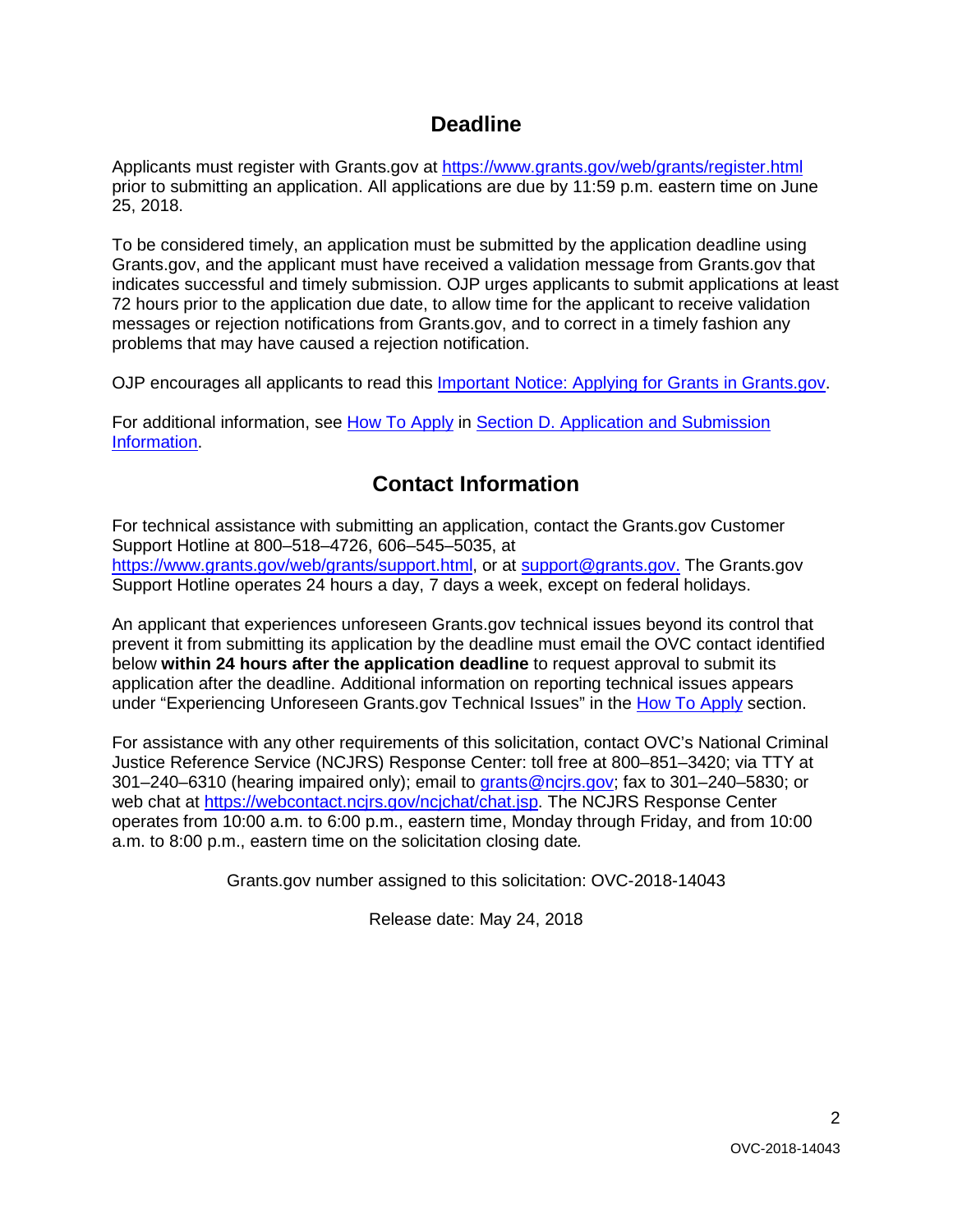# **Contents**

| Limitation on Use of Award Funds for Employee Compensation; Waiver  8          |  |
|--------------------------------------------------------------------------------|--|
| Prior Approval, Planning, and Reporting of Conference/Meeting/Training Costs 9 |  |
|                                                                                |  |
|                                                                                |  |
|                                                                                |  |
|                                                                                |  |
|                                                                                |  |
|                                                                                |  |
|                                                                                |  |
|                                                                                |  |
|                                                                                |  |
|                                                                                |  |
|                                                                                |  |
| General Information about Post-Federal Award Reporting Requirements 31         |  |
|                                                                                |  |
|                                                                                |  |
| Freedom of Information Act and Privacy Act (5 U.S.C. §§ 552 and 552a) 32       |  |
|                                                                                |  |
|                                                                                |  |

 $\mathbf{3}$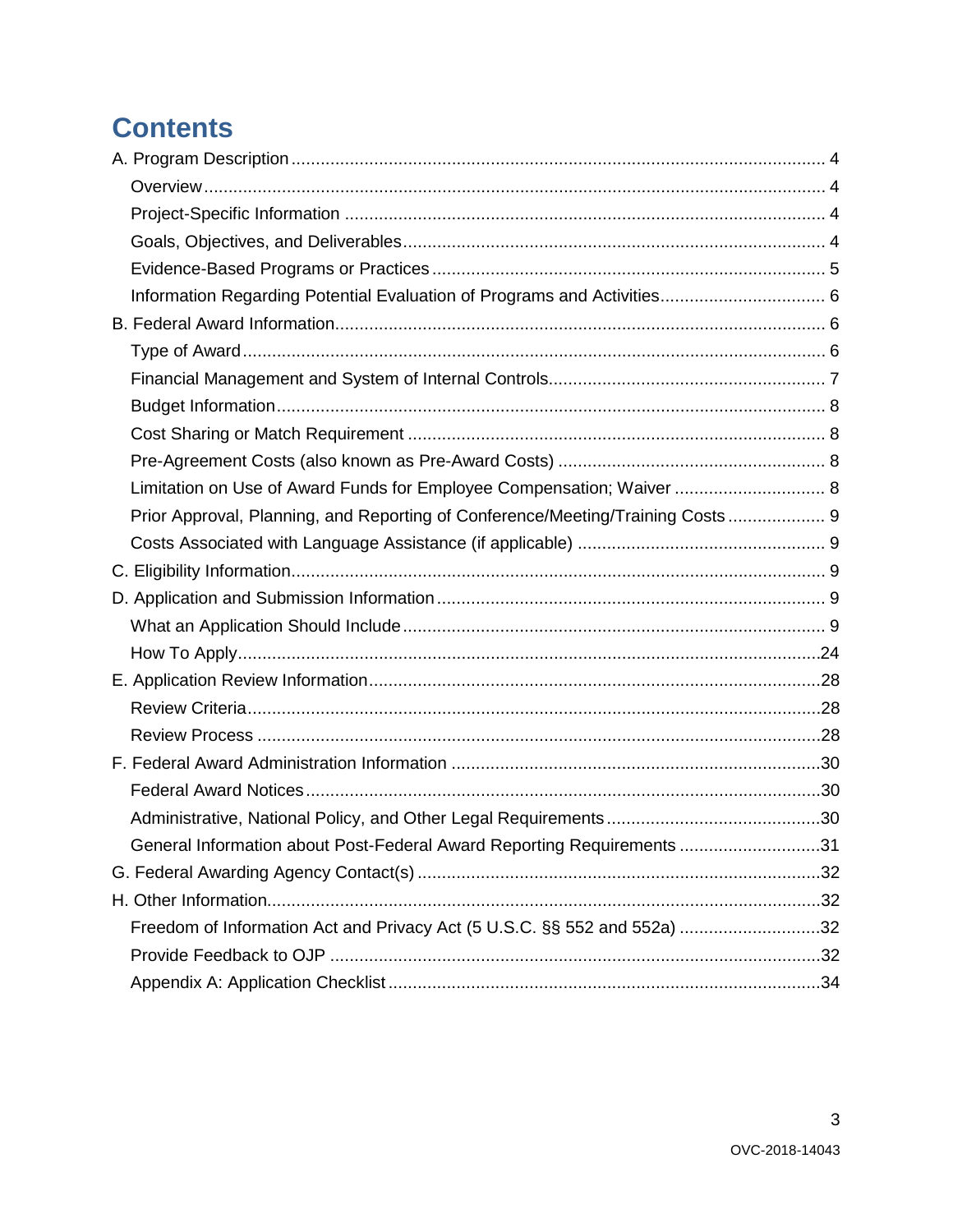# **OVC FY 2018 Vision 21: Advancing the Use of Technology to Assist Victims of Crime CFDA # 16.582**

# <span id="page-3-0"></span>**A. Program Description**

# <span id="page-3-1"></span>**Overview**

 The Office for Victims of Crime is committed to enhancing the nation's capacity to assist crime victims and provide leadership in changing attitudes, policies, and practices to promote justice information, referral, crisis assistance, and longer term help. Through this solicitation, OVC and healing for all victims of crime. This program will provide project funding to eligible nonprofit organizations (see Eligibility on the title page) that propose to develop, use, and strategize the use of technology in innovative ways to interact directly with crime victims and provide seeks to support organizations which demonstrate innovative strategies to create, expand, or enhance the use of technology initiatives on a national or nationally replicable scale to improve response, services, and access for victims of crime.

**Statutory Authority:** This project is authorized by 34 U.S.C. § 20103(c)(1)(A).

## <span id="page-3-2"></span>**Project-Specific Information**

 victim service delivery outlined therein, including several which expanded the use of technology solicitations. Specifically through this program, OVC will support national-scope initiatives to also expanding the strategy to allow for regional demonstration projects that are intended to In 2013, OVC released [Vision 21: Transforming Victim Services Final Report](https://ovc.ncjrs.gov/vision21/pdfs/Vision21_Report.pdf) (Vision 21), a cohesive and comprehensive framework for strategic change in the victim services field. Since the Vision 21 publication, OVC has released multiple solicitations that seek to close the gaps in through innovative practices—such as online, digital voice service, text, or email-based hotlines; mobile applications (apps); and strategy development—aimed at better coordination of technology use among national-scope victim service providers. Through this solicitation, OVC is continuing its commitment to respond to and expand upon the successful growth in capacity and service provision on a national scale made possible by the prior technology-focused make better use of technology to improve and increase access to crime victim services. OVC is result in nationally replicable programs to provide organizations with support as a stepping stone to providing a nationally available technology-facilitated resource or service.

#### <span id="page-3-3"></span>**Goals, Objectives, and Deliverables**

 services, and access for victims of crime. OVC will support projects across a variety of technology platforms. Projects may be national in scope or nationally replicable through regional Through this solicitation, OVC seeks to support organizations that demonstrate innovative strategies to create, expand, or enhance use of technology initiatives to improve response, demonstration initiatives. These could include, but are not limited to:

 1) Development of new national app(s) or creation of another technology platform designed to serve victims of crime, including updating and maintenance for the length of the award.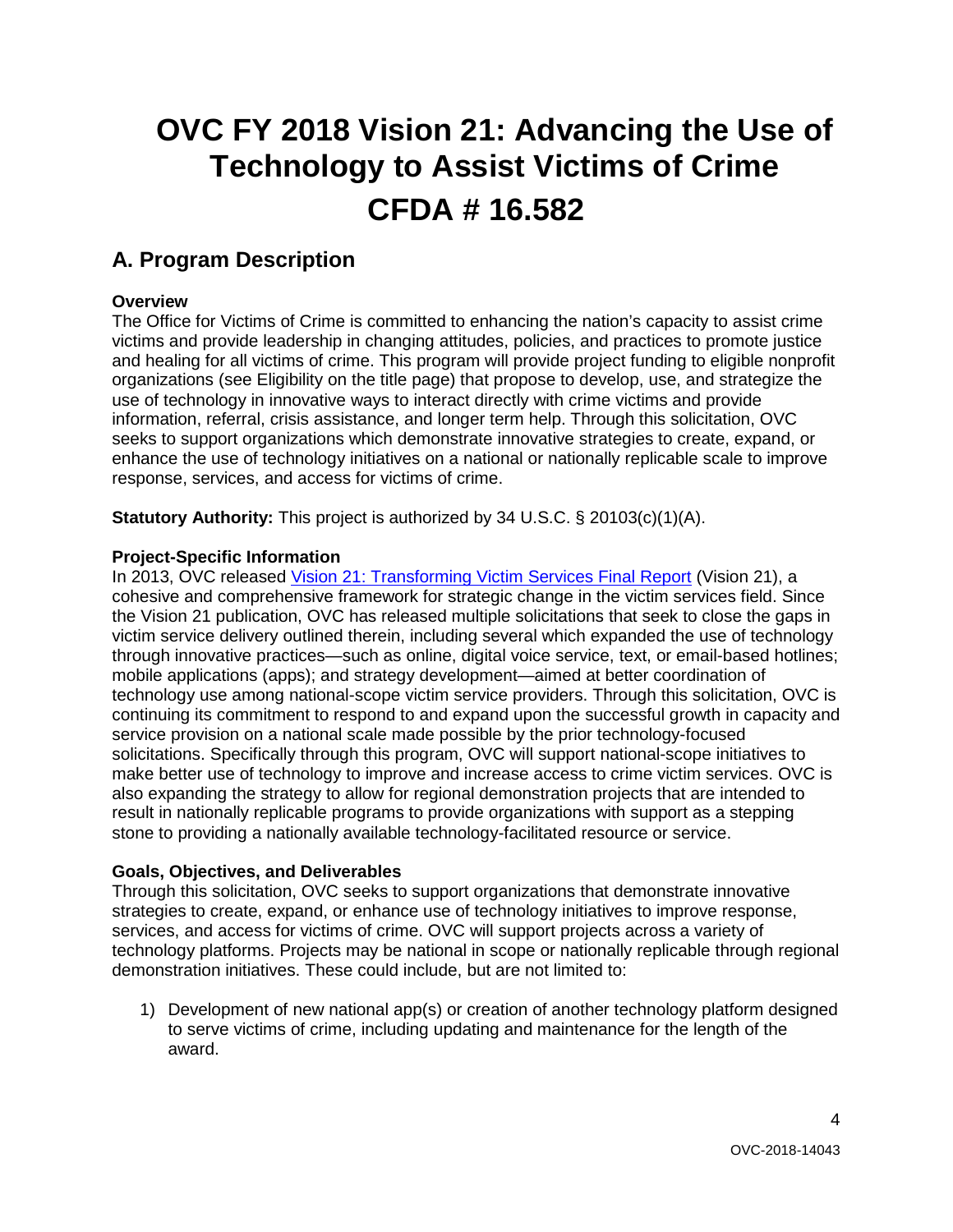- 2) Development of regionally focused app(s) or creation of another technology platform designed to serve victims of crime.
- 3) Expansion or enhancement of existing services and/or hotlines on digital, online, or text platforms or an app that uses technology to provide services, referrals, tools, and information to victims of crime.

Funding under this initiative may support technology development and maintenance; the staff required to operate, update, and maintain the proposed platform or service; training and technical assistance on the purpose and use of the technology (including outreach and publicity activities); and staff engaged in coalition-building activities regarding the use of technology.

 services, including referrals, information, and tools to victims of crime where local or accessible sites, or work with project partners as part of their activities, must also clearly document support and engagement from their proposed and/or existing partners through letters of support and/or thorough discussion of the national replicability of the program or technology being Program activities could include, but are not limited to, work to facilitate and support the use and improvement of technology to serve victims of crime; provision or facilitation of access to services do not exist or are insufficient; etc. Each proposal must include a plan for how the service will be sustained, maintained, and updated if necessary at the conclusion of federal funding. Applicants, especially those who propose coalition-building and support, work with pilot memoranda of understanding (MOU), where appropriate. In cases where it is not possible to identify partners in advance (such as pilot sites), a detailed plan for their selection must be included. Applicants that use a regional demonstration initiative strategy must include a demonstrated.

This funding should not supplant or duplicate currently funded initiatives in these areas. Applicants may propose activities that demonstrate how current initiatives can be enhanced or expanded and/or new initiatives.

 The Goals, Objectives, and Deliverables are directly related to the performance measures that demonstrate the results of the work completed, as discussed in [Section D. Application and](#page-8-0)  [Submission Information,](#page-8-0) under Program Narrative.

#### <span id="page-4-0"></span>**Evidence-Based Programs or Practices**

OJP strongly emphasizes the use of data and evidence in policy making and program development in criminal justice, juvenile justice, and crime victim services. OJP is committed to:

- improving the quantity and quality of evidence OJP generates;
- integrating evidence into program, practice, and policy decisions within OJP and the field;
- improving the translation of evidence into practice.

 alternative explanations for the documented change. The strength of causal evidence, based on OJP considers programs and practices to be evidence-based when their effectiveness has been demonstrated by causal evidence, generally obtained through one or more outcome evaluations. Causal evidence documents a relationship between an activity or intervention (including technology) and its intended outcome, including measuring the direction and size of a change, and the extent to which a change may be attributed to the activity or intervention. Causal evidence depends on the use of scientific methods to rule out, to the extent possible,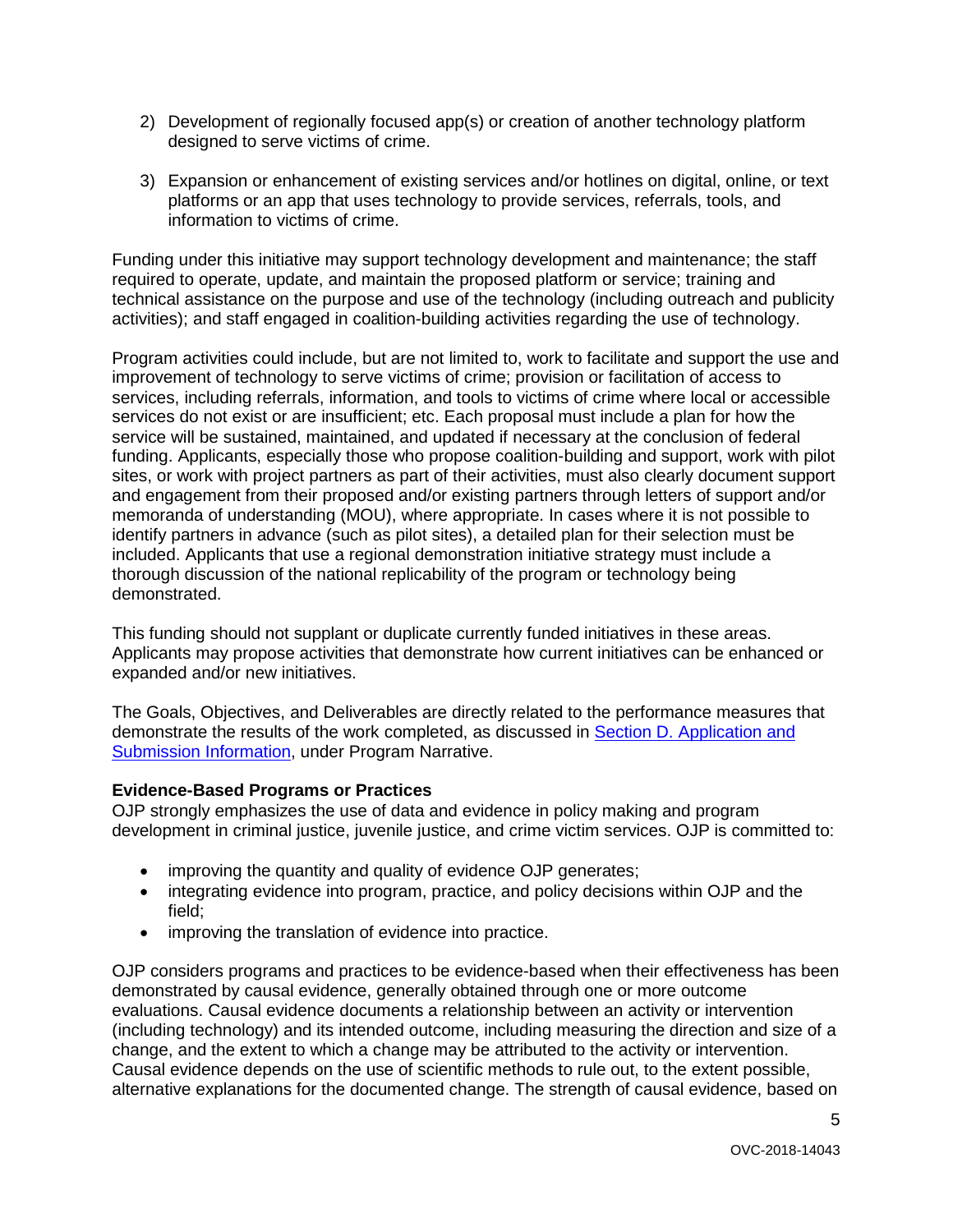the factors described above, will influence the degree to which OJP considers a program or practice to be evidence-based.

The OJP CrimeSolutions.gov website at <u>https://www.crimesolutions.gov</u> is one resource that applicants may use to find information about evidence-based programs in criminal justice, juvenile justice, and crime victim services.

#### <span id="page-5-0"></span>**Information Regarding Potential Evaluation of Programs and Activities**

 highest level of rigor possible. Therefore, applicants should note that OJP may conduct or requested by OJP (or its designee) for the assessment or evaluation of any activities and/or may be in addition to any other financial or performance data already required under this DOJ has prioritized the use of evidence-based programming and deems it critical to continue to build and expand the evidence informing criminal and juvenile justice programs to reach the support an evaluation of the programs and activities funded under this solicitation. Recipients and subrecipients will be expected to cooperate with program-related assessments or evaluation efforts, including through the collection and provision of information or data outcomes of those activities funded under this solicitation. The information or data requested program.

# <span id="page-5-1"></span> **B. Federal Award Information**

 OVC expects to make up to 10 awards in the range of \$500,000 to \$2.25 million each*,* with an estimated total amount awarded up to \$15 million*.* OVC expects to make awards for a 24-month period of performance, to begin on October 1, 2018.

 solicitation, through continuation awards. In making decisions regarding continuation awards, OJP will consider, among other factors, the availability of appropriations, when the program or OVC may, in certain cases, provide additional funding in future years to awards made under this project was last competed, OJP's strategic priorities, and OJP's assessment of both the management of the award (for example, timeliness and quality of progress reports), and the progress of the work funded under the award.

 All awards are subject to the availability of appropriated funds and to any modifications or additional requirements that may be imposed by law.

# <span id="page-5-2"></span>**Type of Award**

 OVC expects to make any award under this solicitation in the form of a cooperative agreement, which is a type of award that provides for OJP to have substantial involvement in carrying out award activities. See [Administrative, National Policy, and Other Legal Requirements,](#page-29-2) under [Section F. Federal Award Administration Information,](#page-29-0) for a brief discussion of what may constitute substantial federal involvement.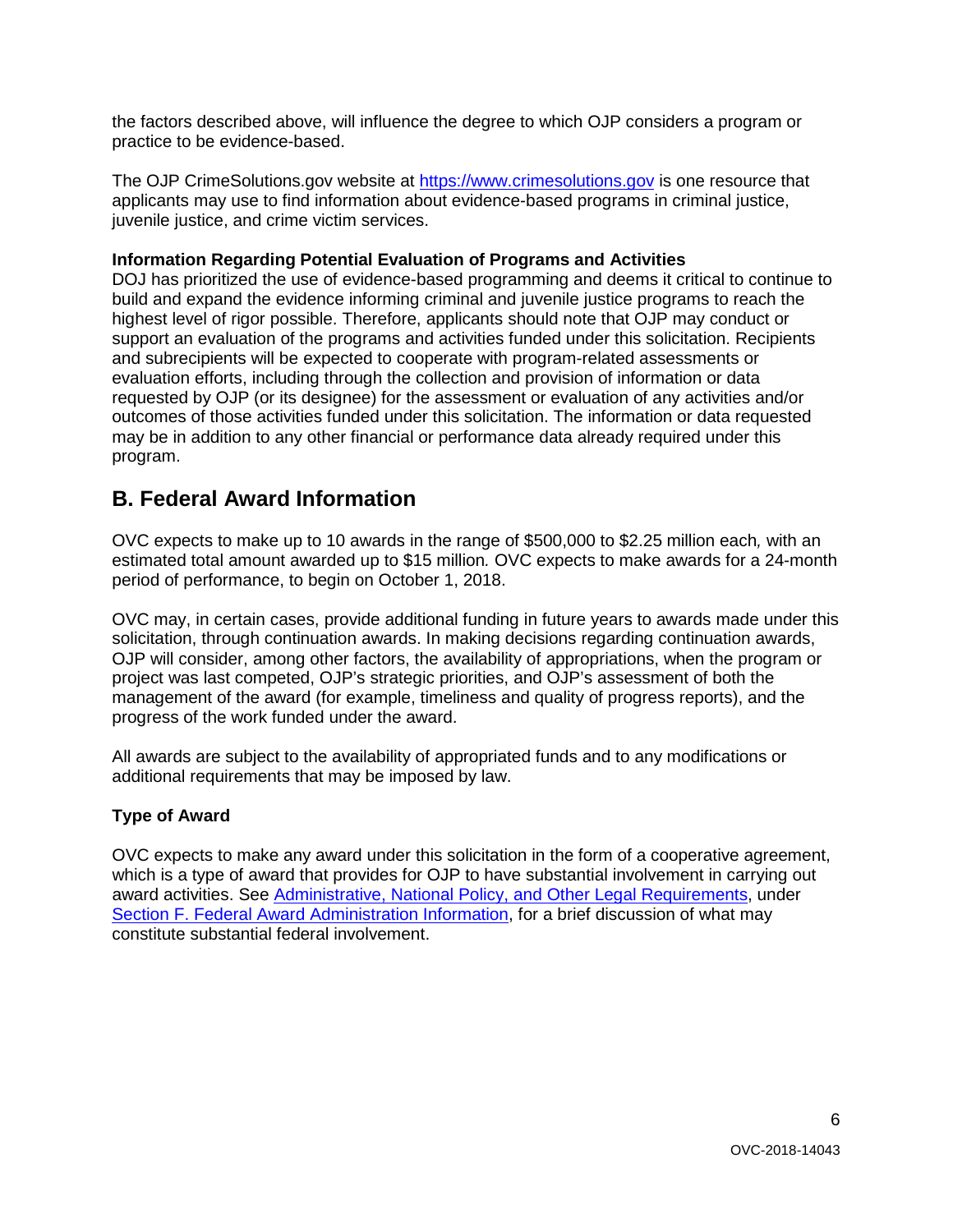# <span id="page-6-0"></span> **Financial Management and System of Internal Controls**

Award recipients and subrecipients (including recipients or subrecipients that are pass-through entities<sup>[2](#page-6-1)</sup>) must, as described in the Part 200 Uniform Requirements<sup>[3](#page-6-2)</sup> as set out at 2 C.F.R. 200.303:

- and the terms and conditions of the Federal award. These internal controls Federal Government" issued by the Comptroller General of the United States and Sponsoring Organizations of the Treadway Commission (COSO). (a) Establish and maintain effective internal control over the Federal award that provides reasonable assurance that [the recipient (and any subrecipient)] is managing the Federal award in compliance with Federal statutes, regulations, should be in compliance with guidance in "Standards for Internal Control in the the "Internal Control Integrated Framework", issued by the Committee of
- (b) Comply with Federal statutes, regulations, and the terms and conditions of the Federal awards.
- (c) Evaluate and monitor [the recipient's (and any subrecipient's)] compliance with statutes, regulations, and the terms and conditions of Federal awards.
- (d) Take prompt action when instances of noncompliance are identified including noncompliance identified in audit findings.
- sensitive consistent with applicable Federal, state, local, and tribal laws regarding (e) Take reasonable measures to safeguard protected personally identifiable information and other information the Federal awarding agency or pass-through entity designates as sensitive or [the recipient (or any subrecipient)] considers privacy and obligations of confidentiality.

Financial Management Online Training, available at [https://ojpfgm.webfirst.com/.](https://ojpfgm.webfirst.com/) (This training is required for all OJP award recipients.) To help ensure that applicants understand the applicable administrative requirements and cost principles, OJP encourages prospective applicants to enroll, at no charge, in the DOJ Grants

 Also, applicants should be aware that OJP collects information from applicants on their financial management and systems of internal controls (among other information) which is used to make award decisions. Under [Section D. Application and Submission Information,](#page-8-0) applicants may access and review a questionnaire—the [OJP Financial Management and System of Internal](https://ojp.gov/funding/Apply/Resources/FinancialCapability.pdf)  [Controls Questionnaire—](https://ojp.gov/funding/Apply/Resources/FinancialCapability.pdf)that OJP requires **all** applicants (other than an individual applying in his/her personal capacity) to download, complete, and submit as part of the application.

<span id="page-6-2"></span><span id="page-6-1"></span><sup>-</sup><sup>2</sup> For purposes of this solicitation, the phrase "pass-through entity" includes any recipient or subrecipient that provides a subaward ("subgrant") to a subrecipient (subgrantee) to carry out part of the funded award or program. Additional<br>information on proposed subawards is listed under What an Application Should Include. Section D of this so <sup>3</sup> The "Part 200 Uniform Requirements" means the DOJ requlation at 2 C.F.R Part 2800, which adopts (with certain modifications) the provisions of 2 C.F.R. Part 200.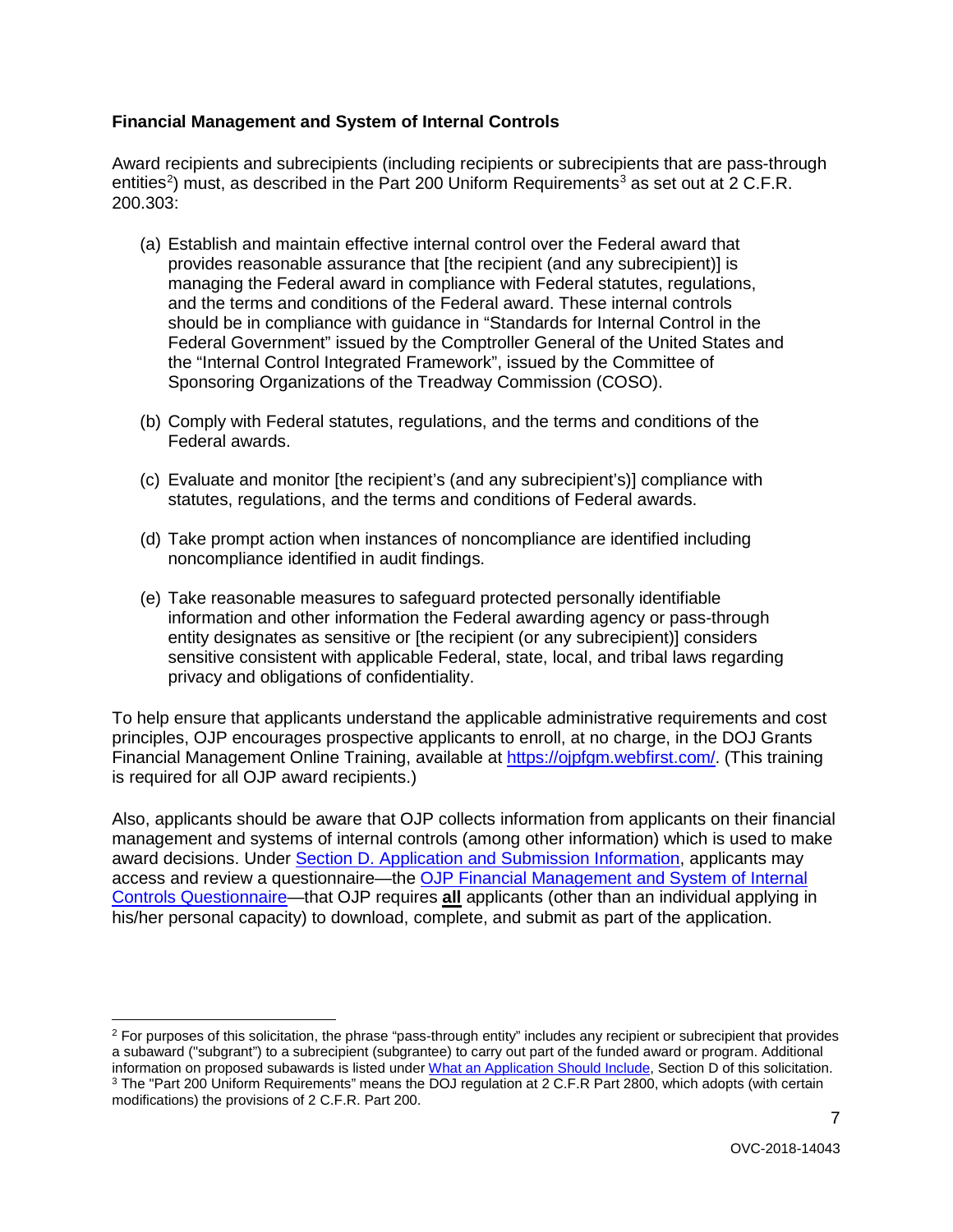#### <span id="page-7-0"></span>**Budget Information**

 $\overline{a}$ 

#### <span id="page-7-1"></span>**Cost Sharing or Match Requirement**

This solicitation does not require a match. However, if a successful application proposes a voluntary match amount, and OJP approves the budget, the total match amount incorporated into the approved budget becomes mandatory and subject to audit.

 [https://ojp.gov/financialguide/DOJ/PostawardRequirements/chapter3.3b.htm.](https://ojp.gov/financialguide/DOJ/PostawardRequirements/chapter3.3b.htm) For additional information on cost sharing and match, see the DOJ Grants Financial Guide at

#### <span id="page-7-2"></span>**Pre-Agreement Costs (also known as Pre-Award Costs)**

performance of the federal award. Pre-agreement costs are costs incurred by the applicant prior to the start date of the period of

 prior written approval of OJP for all such costs. All such costs incurred prior to award and prior to approval of the costs are incurred at the sole risk of the applicant. (Generally, no applicant Requiring Prior Approval in the DOJ Grants Financial Guide at OJP does **not** typically approve pre-agreement costs; an applicant must request and obtain the should incur project costs *before* submitting an application requesting federal funding for those costs.) Should there be extenuating circumstances that make it appropriate for OJP to consider approving pre-agreement costs, the applicant may contact the point of contact listed on the title page of this solicitation for the requirements concerning written requests for approval. If approved in advance by OJP, award funds may be used for pre-agreement costs, consistent with the recipient's approved budget and applicable cost principles. See the section on Costs <https://ojp.gov/financialguide/DOJ/index.htm>for more information.

#### <span id="page-7-3"></span>**Limitation on Use of Award Funds for Employee Compensation; Waiver**

 employee of the recipient at a rate that exceeds 110 percent of the maximum annual salary with a Certified SES Performance Appraisal System for that year.<sup>4</sup> The 2018 salary table for the percentage of time worked times the maximum salary limitation. With respect to any award of more than \$250,000 made under this solicitation, a recipient may not use federal funds to pay total cash compensation (salary plus cash bonuses) to any payable to a member of the federal government's Senior Executive Service (SES) at an agency SES employees is available on the Office of Personnel Management website at [https://www.opm.gov/policy-data-oversight/pay-leave/salaries-wages/salary](https://www.opm.gov/policy-data-oversight/pay-leave/salaries-wages/salary-tables/18Tables/exec/html/ES.aspx)[tables/18Tables/exec/html/ES.aspx.](https://www.opm.gov/policy-data-oversight/pay-leave/salaries-wages/salary-tables/18Tables/exec/html/ES.aspx) Note: A recipient may compensate an employee at a greater rate, provided the amount in excess of this compensation limitation is paid with nonfederal funds. (Non-federal funds used for any such additional compensation will not be considered matching funds, where match requirements apply.) If only a portion of an employee's time is charged to an OJP award, the maximum allowable compensation is equal to

the percentage of time worked times the maximum salary limitation.<br>The Assistant Attorney General for OJP may exercise discretion to waive, on an individual basis, this limitation on compensation rates allowable under an award. An applicant that requests a waiver should include a detailed justification in the budget narrative of its application. An applicant that does not submit a waiver request and justification with its application should anticipate that OJP will require the applicant to adjust and resubmit the budget.

<span id="page-7-4"></span><sup>4</sup> OJP does not apply this limitation on the use of award funds to the nonprofit organizations listed in Appendix VIII to 2 C.F.R. Part 200.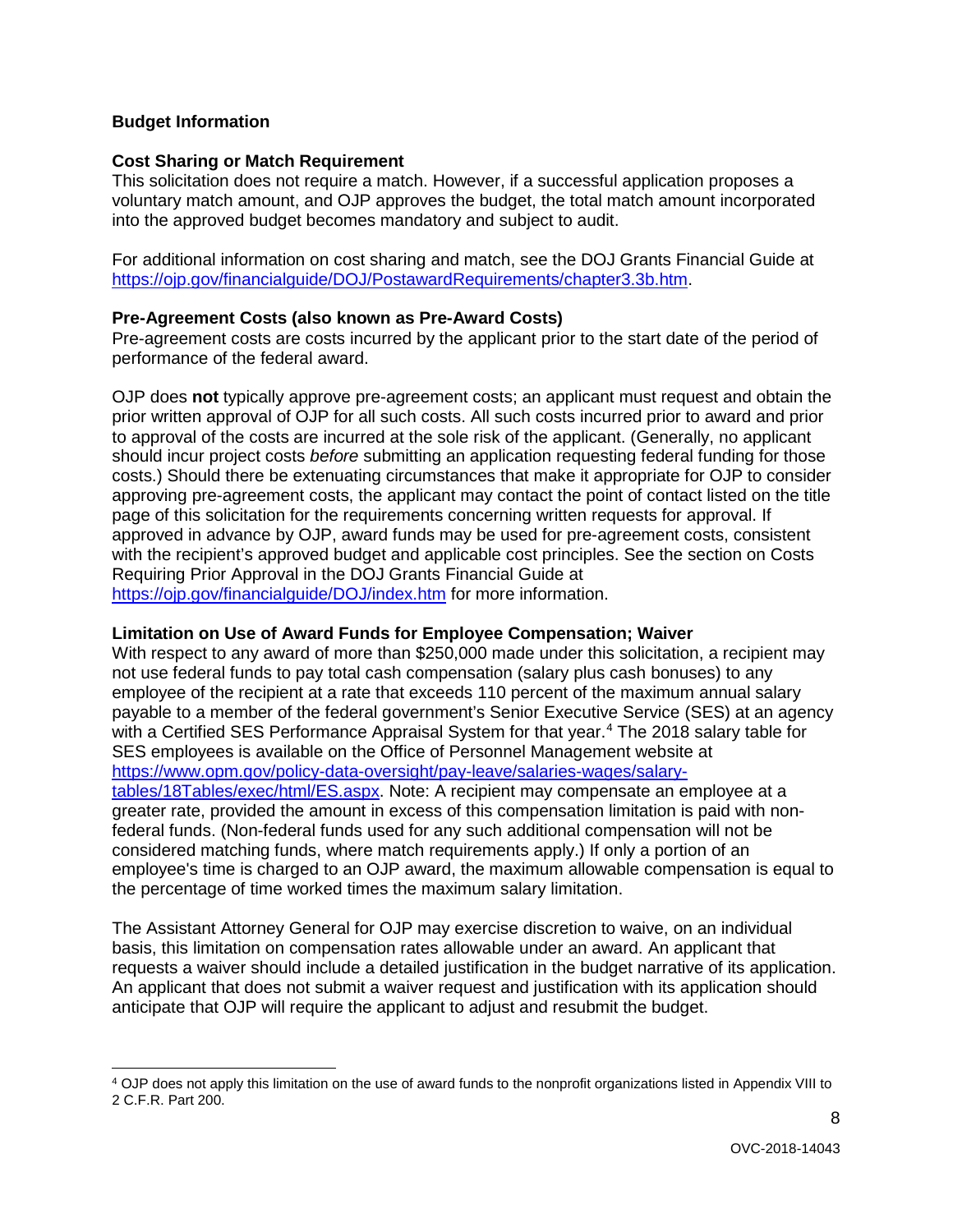The justification should address, in the context of the work the individual would do under the award, the particular qualifications and expertise of the individual, the uniqueness of a service the individual will provide, the individual's specific knowledge of the proposed program or qualifications and expertise, and for the work he/she would do under the award. project, and a statement that explains whether and how the individual's salary under the award would be commensurate with the regular and customary rate for an individual with his/her

## <span id="page-8-1"></span>**Prior Approval, Planning, and Reporting of Conference/Meeting/Training Costs**

 meeting, or training-related activity (or similar event) to review carefully—before submitting an OJP strongly encourages every applicant that proposes to use award funds for any conference. application—the OJP and DOJ policy and guidance on approval, planning, and reporting of such events, available at

 and guidance (1) encourage minimization of conference, meeting, and training costs; (2) require prior written approval (which may affect project timelines) of most conference, meeting, and costs for grant recipients; and (3) set cost limits, which include a general prohibition of all food [https://www.ojp.gov/financialguide/DOJ/PostawardRequirements/chapter3.10a.htm.](https://www.ojp.gov/financialguide/DOJ/PostawardRequirements/chapter3.10a.htm) OJP policy training costs for cooperative agreement recipients, and some conference, meeting, and training and beverage costs.

## <span id="page-8-2"></span>**Costs Associated with Language Assistance (if applicable)**

 If an applicant proposes a program or activity that would deliver services or benefits to or benefits for individuals with limited English proficiency may be allowable. Reasonable steps individuals, the costs of taking reasonable steps to provide meaningful access to those services to provide meaningful access to services or benefits may include interpretation or translation services, where appropriate.

 [Requirements Generally Applicable to OJP Grants and Cooperative Agreements -](https://ojp.gov/funding/Explore/LegalOverview/index.htm) FY 2018 <u>Awards</u>" in the OJP Funding Resource Center at <u>https://ojp.gov/funding/index.htm</u>. For additional information, see the "Civil Rights Compliance" section under "Overview of Legal

# <span id="page-8-3"></span>**C. Eligibility Information**

For eligibility information, see the title page.

For information on cost sharing or match requirements, see [Section B. Federal Award](#page-5-1)  [Information.](#page-5-1) 

# <span id="page-8-0"></span>**D. Application and Submission Information**

# <span id="page-8-4"></span>**What an Application Should Include**

 anticipate that failure to submit an application that contains all of the specified elements, it may negatively affect the review of its application; and, should a decision be made to make an accessing or using award funds until the recipient satisfies the conditions and OJP makes the This section describes in detail what an application should include. An applicant should award, it may result in the inclusion of award conditions that preclude the recipient from funds available.

Moreover, an applicant should anticipate that an application that OJP determines is nonresponsive to the scope of the solicitation, or that OJP determines does not include the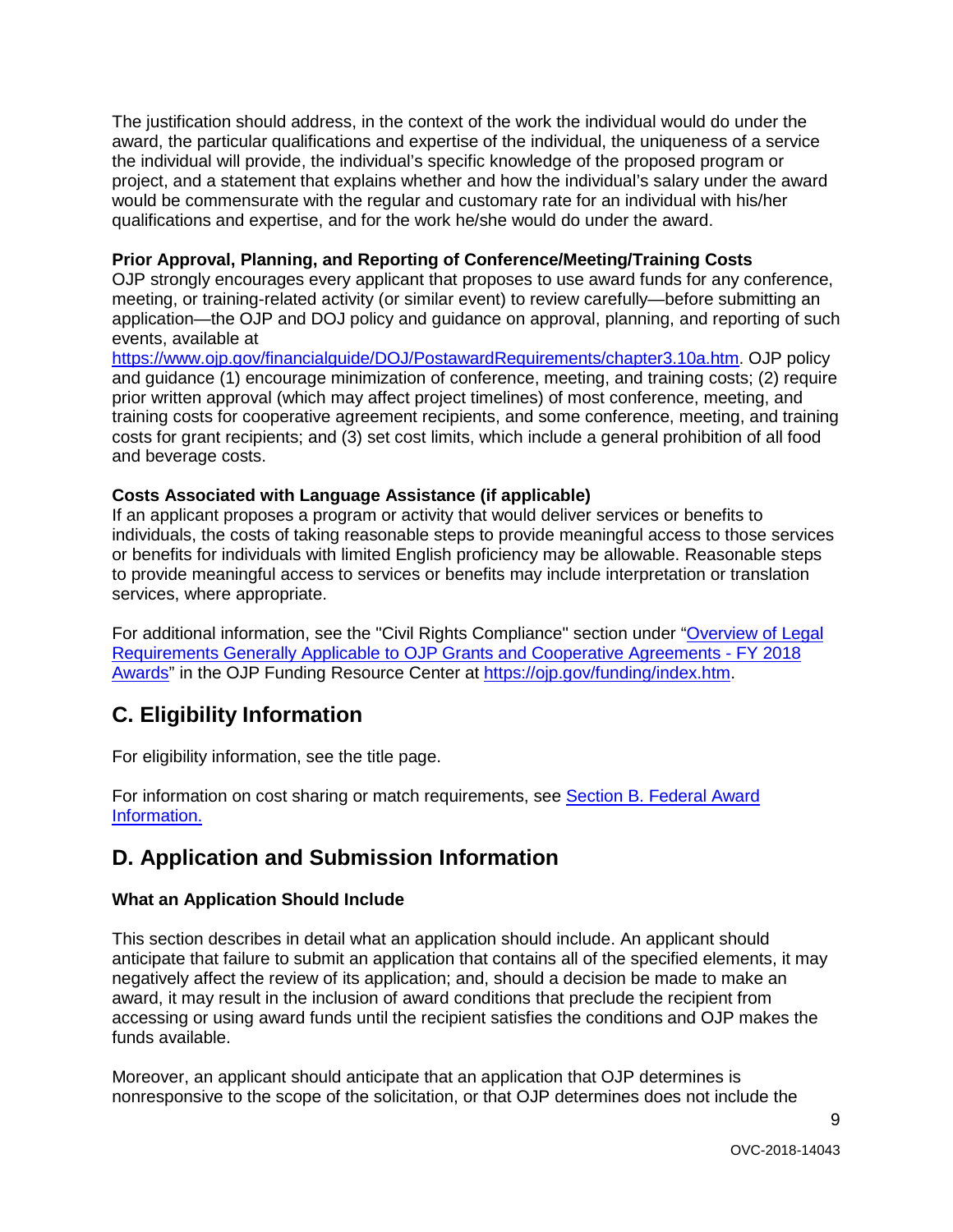application elements that OVC has designated to be critical, will neither proceed to peer review, nor receive further consideration. For this solicitation, OVC has designated the following application elements as critical: Program Narrative and Budget Detail Worksheet and Budget Narrative.

**NOTE:** OJP has combined the Budget Detail Worksheet and Budget Narrative in a single document collectively referred to as the Budget Detail Worksheet. See "Budget Information and Associated Documentation" below for more information about the Budget Detail Worksheet and where it can be accessed.

 *"Resumes") for all attachments. Also, OJP recommends that applicants include resumes in a OJP strongly recommends that applicants use appropriately descriptive file names (e.g*.*, "Program Narrative," "Budget Detail Worksheet," "Timelines," "Memoranda of Understanding," single file.* 

Please review the "Note on File Names and File Types" under [How To Apply](#page-23-0) to be sure applications are submitted in permitted formats.

#### **1. Information to Complete the Application for Federal Assistance (SF-424)**

 Management System (GMS) take information from the applicant's profile to populate the fields on this form. When selecting "type of applicant," if the applicant is a for-profit entity, The SF-424 is a required standard form used as a cover sheet for submission of preapplications, applications, and related information. Grants.gov and the OJP Grants select "For-Profit Organization" or "Small Business" (as applicable).

 document (which is also the legal name stored in OJP's financial system.) Also, these must ensure that its GMS profile is current. If the profile is not current, the applicant should submit a Grant Adjustment Notice (GAN) updating the information on its GMS profile prior to To avoid processing delays, an applicant must include an accurate legal name on its SF-424. On the SF-424, current OJP award recipients, when completing the field for "Legal Name" (box 8a), should use the same legal name that appears on the prior year award recipients should enter the Employer Identification Number (EIN) in box 8b exactly as it appears on the prior year award document. An applicant with a current, active award(s) applying under this solicitation.

 A new applicant entity should enter its official legal name in box 8a, its address in box 8d, its EIN in box 8b, and its Data Universal Numbering System (DUNS) number in box 8c of the SF-424. A new applicant entity should attach official legal documents to its application (e.g., on SAM and DUNS numbers. articles of incorporation, 501(c)(3) status documentation, organizational letterhead) to confirm the legal name, address, and EIN entered into the SF-424. OJP will use the System for Award Management (SAM) to confirm the legal name and DUNS number entered in the SF-424; therefore, an applicant should ensure that the information entered in the SF-424 matches its current registration in SAM. See the [How To Apply](#page-23-0) section for more information

**Intergovernmental Review:** This solicitation ("funding opportunity") **is not** subject to [Executive Order 12372.](https://www.archives.gov/federal-register/codification/executive-order/12372.html) (In completing the SF-424, an applicant is to answer question 19 by selecting the response that the "Program is not covered by E.O. 12372.")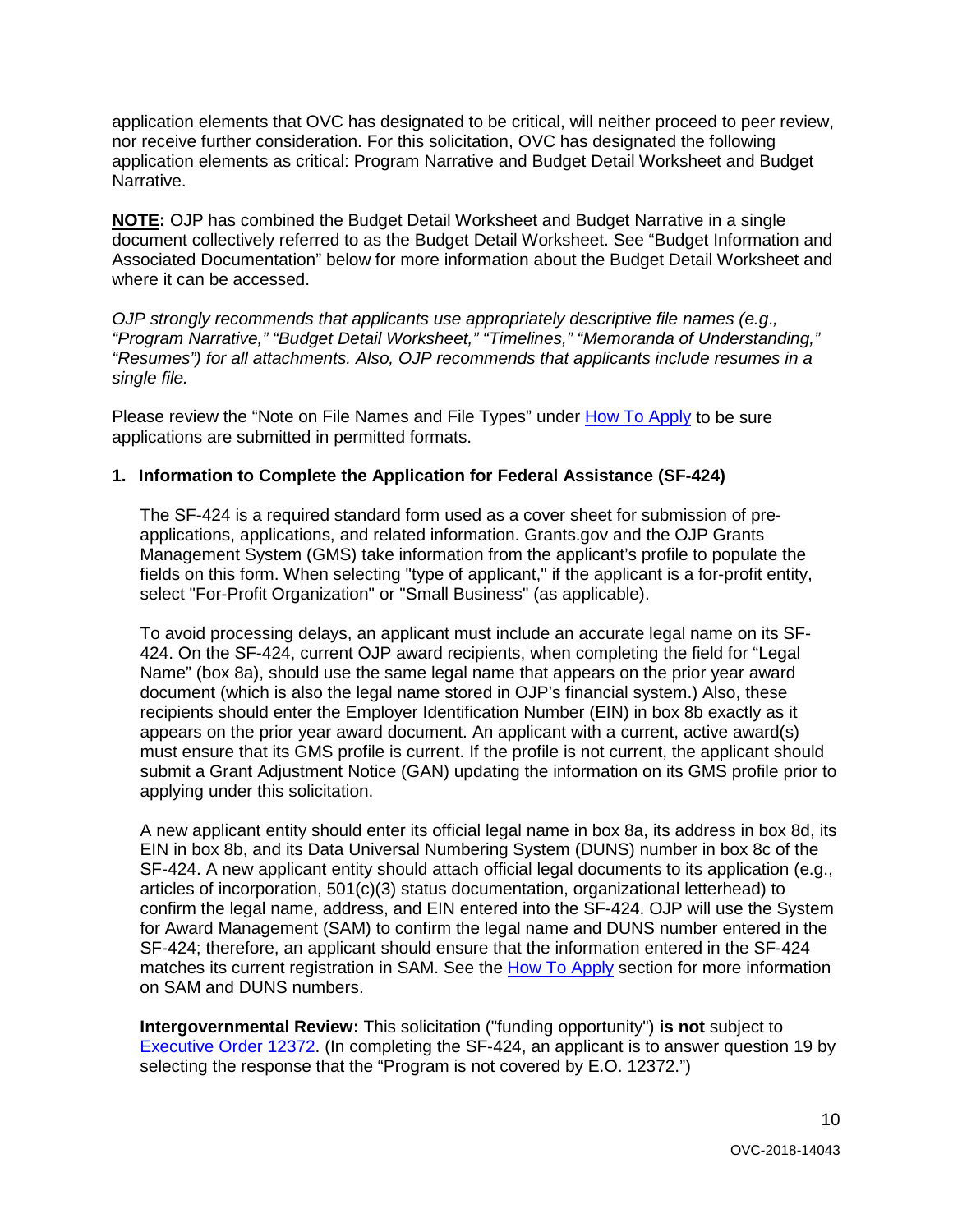#### **2. Project Abstract**

 Applications should include a high-quality project abstract that summarizes the proposed project in 400 words or less. Project abstracts should be—

- Written for a general public audience.
- Submitted as a separate attachment with "Project Abstract" as part of its file name.
- Single-spaced, using a standard 12-point font (such as Times New Roman) with 1-inch margins.

 As a separate attachment, the project abstract will **not** count against the page limit for the program narrative.

#### **3. Program Narrative**

The program narrative should not exceed 25 doubled-spaced pages in a 12-point font with 1-inch margins and must include 4 separate sections—Description of the Issue, Project Design and Implementation Plan (including goals and objectives), Organizational Capability and Competency, and Plans for Measuring Progress and Outcomes. Each section is described below.

If the program narrative fails to comply with these length-related restrictions, OVC may consider such noncompliance in peer review and in final award decisions.

The following sections should be included as part of the program narrative<sup>[5](#page-10-0)</sup>:

a. Description of the Issue

 $\overline{a}$ 

The description of the issue must demonstrate the need for the project and provide a clear statement of how funding will support the overall success of the project and the project's value to the victims field.

b. Project Design and Implementation

 in the project description. The goals should state the overall purpose of what is to be accomplished. The objectives should describe the steps necessary to reach the goals or must include a description of project phases, tasks, activities, and staff responsibilities; clearly identifies objectives, major activities, and products. The project design and implementation plan must specify the goals and objectives of the project. The objectives should be measurable and relate directly to the issues described how the goals will be accomplished. The project design and implementation plan must describe the project strategy and discuss how the strategy will address the identified problem(s) and support the goals and objectives. The applicant's strategy or design clear descriptions of interim deliverables and final products; and a time-task plan that

 narrative limitation. Applicants must develop a time-task plan that clearly identifies major The time-task plan presented in chart form will not be included as part of the 25-page

<span id="page-10-0"></span><sup>5</sup> For information on subawards (including the details on proposed subawards that should be included in the application), see "Budget and Associated Documentation" under [Section D. Application and Submission Information.](#page-8-0)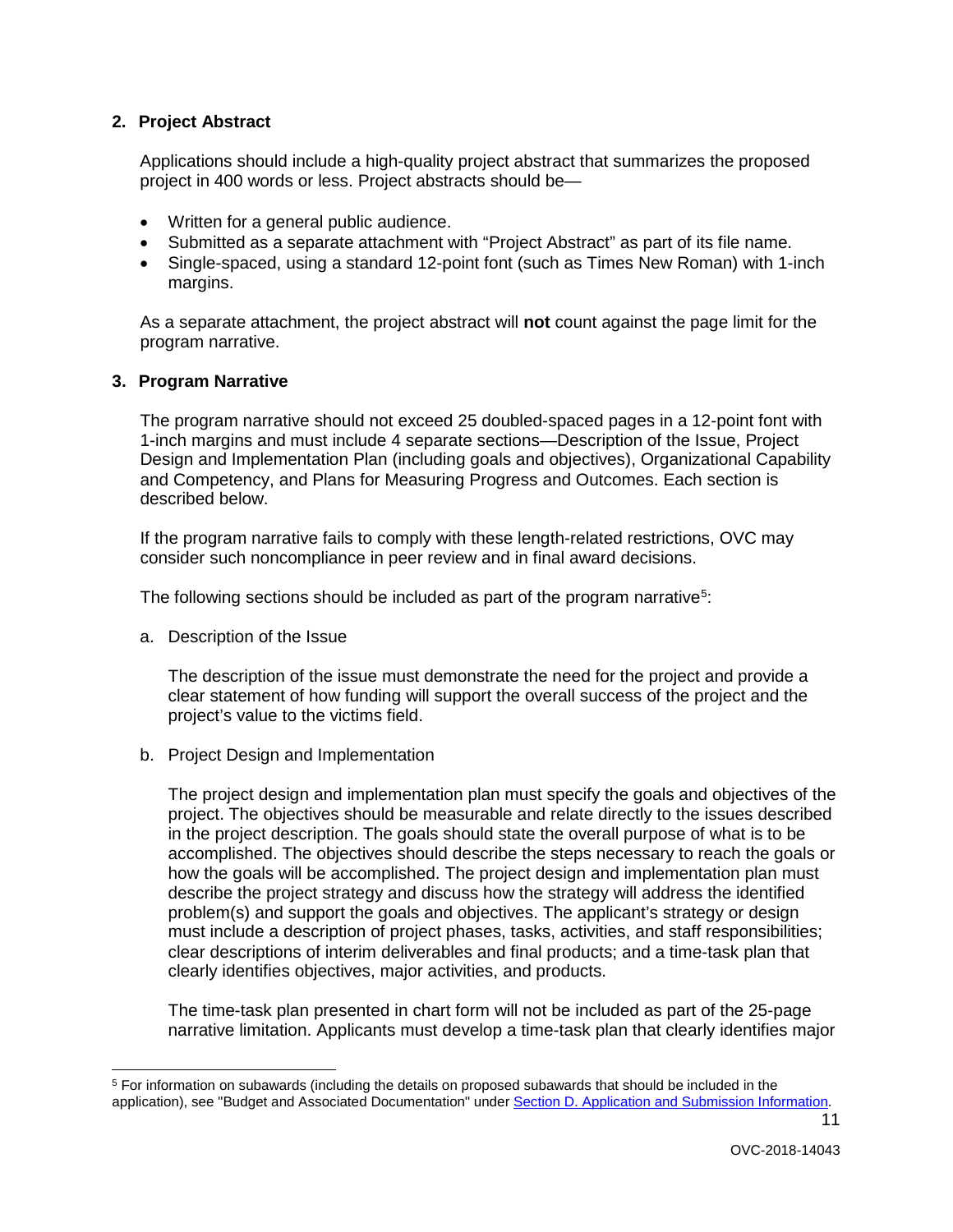activities and products for the duration of the project period. This plan must include the designation of organizational responsibility and a schedule for completion of activities and submission of finished products. In preparing the time-task plan, Gantt chart, or schedule, applicants should make certain that all project activities will occur within the proposed project period. The plan also must provide for the submission of financial and progress reports. All recipients are required to submit semiannual progress reports and quarterly financial reports.

 awarded. The OVC Communications Team is not required to review products, such as one-page fliers and discrete webpages, though the applicant must include appropriate Such deliverables must be submitted for the approval of the OVC Communications Team no later than 3 months prior to the grant end date, unless the grant monitor is by which the final deliverables must be produced and released. For further guidance on the publication process, please refer to "OVC's Publishing Guidelines" for print and web Applicants must be prepared to incorporate substantive and editorial changes into deliverables per discussion with the assigned OVC grant manager. If the applicant selected proposes to work with a video production company, OVC approval must be obtained in writing before a subaward or procurement contract (as applicable) is disclaimers as required by the award conditions and Publishing Guidelines. Release of any deliverables produced with grant funds is contingent upon the approval of OVC. satisfied with the progress on draft deliverables and agrees in writing to a different date media, available online at

https://www.ovc.gov/publications/infores/pubguidelines/welcome.html.

The project design and implementation plan should also include information on the following:

- Coordination of the project with other organizations, including victim services, stakeholders in the criminal justice and/or juvenile justice systems, and any joint or cooperative efforts.
- • Any unusual features of the project, such as design; technological innovations; reductions in cost or time; or the involvement of an extraordinary community, volunteers, or the private sector.
- • Procedures for testing and evaluating the service or product, or the method for obtaining feedback about its worth to the field.
- Procedures for collecting and reporting data on the performance measures established for the project.
- The national-scope dissemination plan for the product or service. Projects which are regional must demonstrate how they will be nationally replicable.
- c. Capabilities and Competencies

 enable them to fulfill their grant responsibilities. Applicants must describe how the the roles and responsibilities of key organizational and functional components and Applications must include a clear description of the applicant's management structure and the current and proposed professional staff members' unique qualifications that will program will be managed and include an organizational chart or information describing personnel.

 implementing the major stages of the project. If additional staff will be hired to complete Applicants must also include a list of personnel responsible for managing and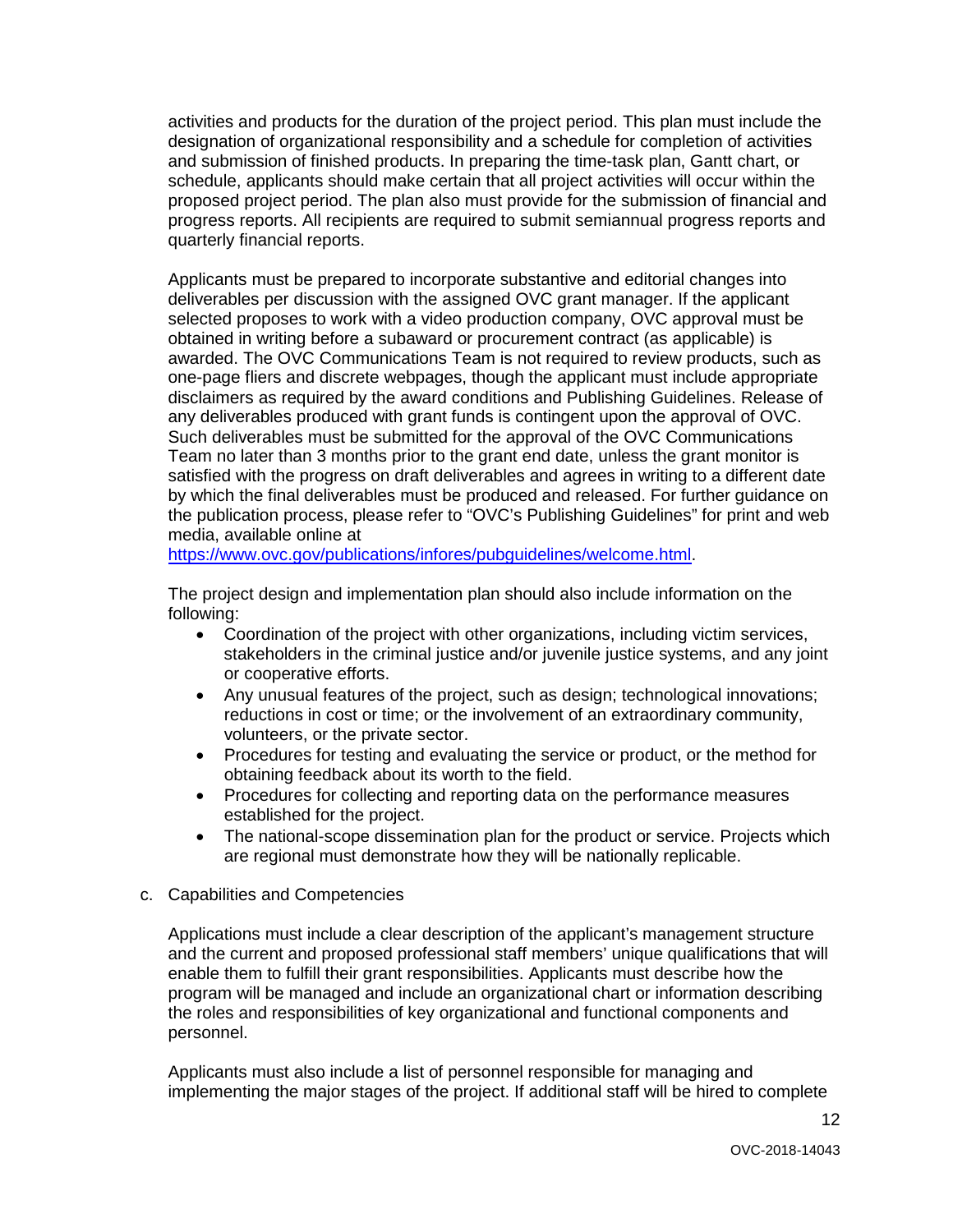have both the substantive expertise and experience to perform crucial leadership supervision. Job descriptions and copies of resumes for proposed key staff positions the project, the applicant should identify the selection criteria. The project director must functions and sufficient time to devote to the project to provide the needed guidance and should be included as a separate attachment.

d. Plan for Collecting the Data Required for this Solicitation's Performance Measures

demonstrate the results of the work carried out under the award (see "General [Award Administration Information\)](#page-29-0). The performance data directly relate to the goals, OJP will require each successful applicant to submit regular performance data that [Information about Post-Federal Award Reporting Requirements"](#page-30-0) in [Section F. Federal](#page-29-0)  objectives, and deliverables identified under "Goals, Objectives, and Deliverables" in [Section A. Program Description.](#page-3-0)

 performance metrics through OVC's online Performance Measurement Tool (PMT) Award recipients will be required to provide the relevant data by submitting quarterly located at [https://ovcpmt.ojp.gov/.](https://ovcpmt.ojp.gov/) Applicants should examine the list of performance measures at [https://ovcpmt.ojp.gov/documents/Vision%2021\\_Questionnaire\\_508.pdf.](https://ovcpmt.ojp.gov/documents/Vision%2021_Questionnaire_508.pdf)

More information on performance measurement at OJP is provided at [https://ojp.gov/performance/.](https://ojp.gov/performance/)

 data reporting requirements for this grant program and detail how the applicant will gather the required data should it receive funding. The application should demonstrate the applicant's understanding of the performance

Please note that applicants are **not** required to submit performance data with the application. Performance measures information is included as an alert that successful applicants will be required to submit performance data as part of the reporting requirements under an award.

#### **Note on Project Evaluations**

 designed to develop or contribute to generalizable knowledge) may constitute "research" for are conducted only to meet OJP's performance measure data reporting requirements, likely do not constitute "research." Each applicant should provide sufficient information for OJP to appears at 28 C.F.R. Part 46 ("Protection of Human Subjects"). An applicant that proposes to use award funds through this solicitation to conduct project evaluations should be aware that certain project evaluations (such as systematic investigations purposes of applicable DOJ human subjects' protection regulations. However, project evaluations that are intended only to generate internal improvements to a program or service, or determine whether the particular project it proposes would either intentionally or unintentionally collect and/or use information in such a way that it meets the DOJ definition of research that

"Research," for purposes of human subjects' protection for OJP-funded programs, is defined as "a systematic investigation, including research development, testing and evaluation, designed to develop or contribute to generalizable knowledge." 28 C.F.R. 46.102(d).

 for purposes of human subjects protection, applicants should consult the decision tree in the For additional information on determining whether a proposed activity would constitute research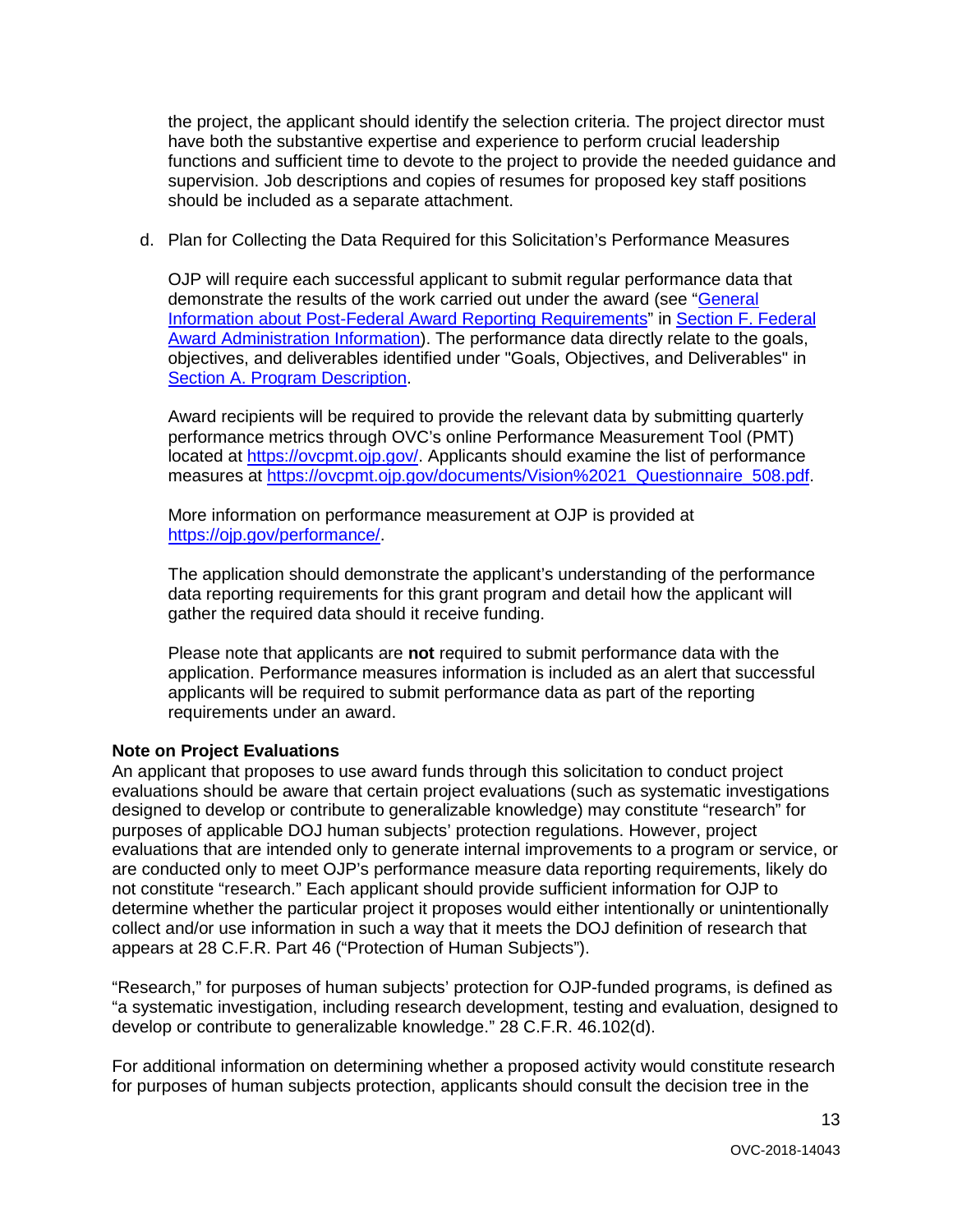"Research and the protection of human subjects" section of the "<u>Requirements related to</u> [Research"](https://ojp.gov/funding/Explore/SolicitationRequirements/EvidenceResearchEvaluationRequirements.htm) webpage of the ["Overview of Legal Requirements Generally Applicable to OJP](https://ojp.gov/funding/Explore/LegalOverview/index.htm)  [Grants and Cooperative Agreements -](https://ojp.gov/funding/Explore/LegalOverview/index.htm) FY 2018 Awards," available through the OJP Funding Resource Center at [https://ojp.gov/funding/index.htm.](https://ojp.gov/funding/index.htm)

Every prospective applicant whose application may propose a research or statistical component also should review the "Data Privacy and Confidentiality Requirements" section on that webpage.

#### **4. Budget and Associated Documentation**

 totals. Additionally, the Excel workbook contains worksheets for multiple budget years that  **completing the proposed budget in an application, except in cases where the** The Budget Detail Worksheet and the Budget Narrative are now combined in a single document collectively referred to as the Budget Detail Worksheet. The Budget Detail Worksheet is a user-friendly, fillable, Microsoft Excel-based document designed to calculate can be completed as necessary. **All applicants should use the Excel version when applicant does not have access to Microsoft Excel or experiences technical difficulties.** If an applicant does not have access to Microsoft Excel or experiences technical difficulties with the Excel version, then the applicant should use the 508-compliant accessible Adobe Portable Document Format (PDF) version.

Both versions of the Budget Detail Worksheet can be accessed at [https://ojp.gov/funding/Apply/Forms/BudgetDetailWorksheet.htm.](https://ojp.gov/funding/Apply/Forms/BudgetDetailWorksheet.htm)

#### **a. Budget Detail Worksheet**

 The Budget Detail Worksheet should provide the detailed computation for each budget applicant. For example, costs for personnel should show the annual salary rate and the percentage of time devoted to the project for each employee paid with grant funds. The Budget Detail Worksheet should present a complete itemization of all proposed costs. line item, listing the total cost of each and showing how it was calculated by the

see the DOJ Grants Financial Guide at **https://ojp.gov/financialguide/DOJ/index.htm**. For questions pertaining to budget and examples of allowable and unallowable costs,

#### **b. Budget Narrative**

 cost effective, and allowable (e.g., reasonable, allocable, and necessary for project activities). The budget narrative should thoroughly and clearly describe every category of expense listed in the Budget Detail Worksheet. OJP expects proposed budgets to be complete,

 example, a budget narrative should detail why planned in-person meetings are used to reduce costs, without compromising quality. An applicant should demonstrate in its budget narrative how it will maximize cost effectiveness of award expenditures. Budget narratives should generally describe cost effectiveness in relation to potential alternatives and the goals of the project. For necessary, or how technology and collaboration with outside organizations could be

The budget narrative should be mathematically sound and correspond clearly with the information and figures provided in the Budget Detail Worksheet. The narrative should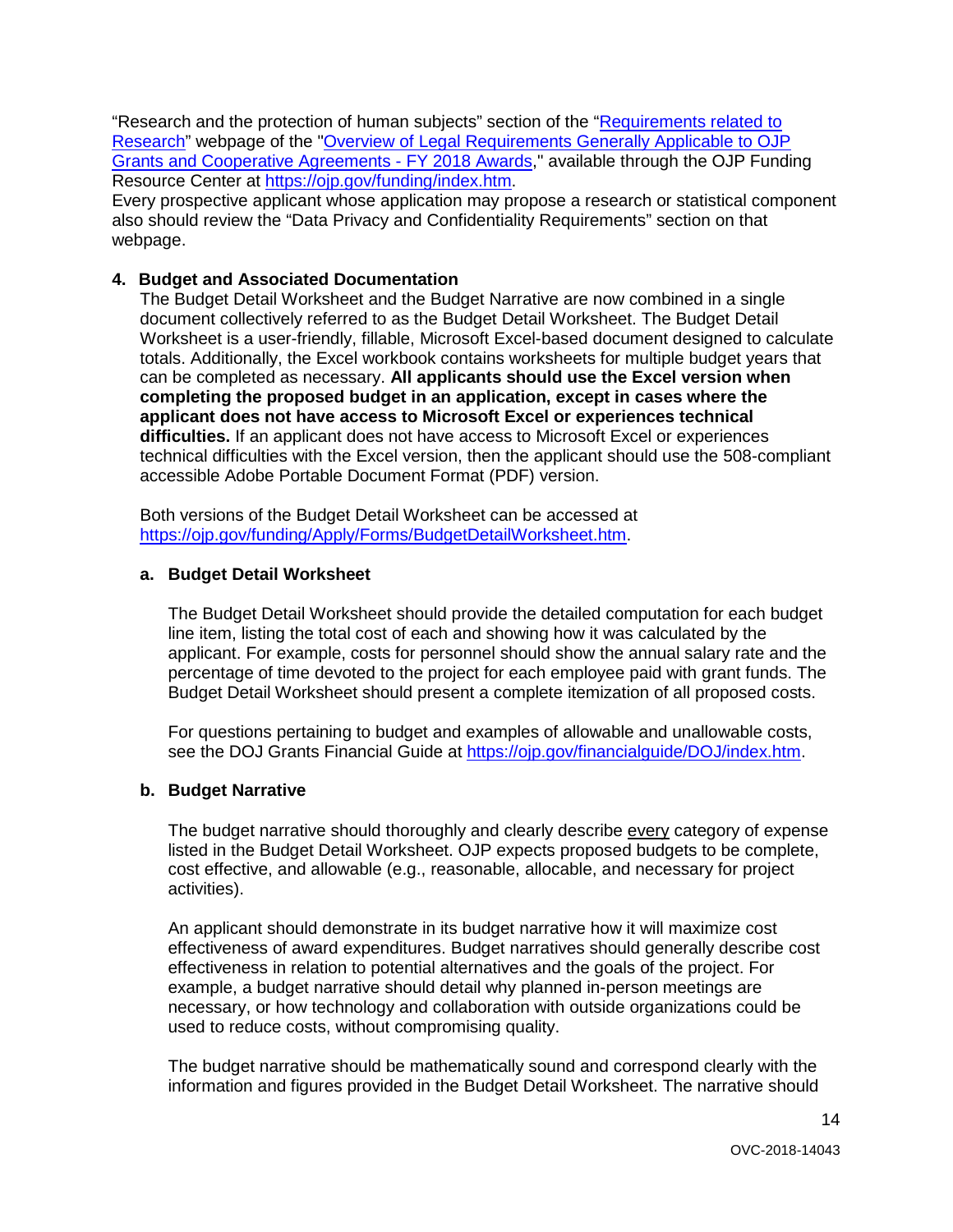explain how the applicant estimated and calculated <u>all</u> costs, and how those costs are Detail Worksheet, the budget narrative should describe costs by year. necessary to the completion of the proposed project. The narrative may include tables for clarification purposes, but need not be in a spreadsheet format. As with the Budget

#### **c. Information on Proposed Subawards (if any), and on Proposed Procurement Contracts (if any)**

 Applicants for OJP awards typically may propose to make *subawards*. Applicants also may propose to enter into procurement *contracts* under the award.

 procurement contract is a critical distinction as significantly different rules apply to subaward of an OJP award, specific rules apply—many of which are set by federal statutes and DOJ regulations; others by award conditions. These rules place particular responsibilities on an OJP recipient for any subawards the OJP recipient may make. The applies. Whether an action—for federal grants administrative purposes—is a subaward or subawards and procurement contracts. If a recipient enters into an agreement that is a rules determine much of what the written subaward agreement itself must require or provide. The rules also determine much of what an OJP recipient must do both before and after it makes a subaward. If a recipient enters into an agreement that is a procurement contract under an OJP award, a substantially different set of federal rules

 compliance and reporting requirements for each. This information can be accessed online at <u>https://ojp.gov/training/training.htm</u>. OJP has developed the following guidance documents to help clarify the differences between subawards and procurement contracts under an OJP award and outline the

- [Subawards under OJP Awards and Procurement Contracts under Awards: A](http://links.govdelivery.com/track?type=click&enid=ZWFzPTEmbXNpZD0mYXVpZD0mbWFpbGluZ2lkPTIwMTcwNzE3Ljc1OTkyNjAxJm1lc3NhZ2VpZD1NREItUFJELUJVTC0yMDE3MDcxNy43NTk5MjYwMSZkYXRhYmFzZWlkPTEwMDEmc2VyaWFsPTE3MDc5NDk3JmVtYWlsaWQ9bHVjeS5tdW5nbGVAb2pwLnVzZG9qLmdvdiZ1c2VyaWQ9bHVjeS5tdW5nbGVAb2pwLnVzZG9qLmdvdiZ0YXJnZXRpZD0mZmw9Jm12aWQ9JmV4dHJhPSYmJg==&&&101&&&https://ojp.gov/training/pdfs/Subaward-Procure-Toolkit-D.pdf)  [Toolkit for OJP Recipients.](http://links.govdelivery.com/track?type=click&enid=ZWFzPTEmbXNpZD0mYXVpZD0mbWFpbGluZ2lkPTIwMTcwNzE3Ljc1OTkyNjAxJm1lc3NhZ2VpZD1NREItUFJELUJVTC0yMDE3MDcxNy43NTk5MjYwMSZkYXRhYmFzZWlkPTEwMDEmc2VyaWFsPTE3MDc5NDk3JmVtYWlsaWQ9bHVjeS5tdW5nbGVAb2pwLnVzZG9qLmdvdiZ1c2VyaWQ9bHVjeS5tdW5nbGVAb2pwLnVzZG9qLmdvdiZ0YXJnZXRpZD0mZmw9Jm12aWQ9JmV4dHJhPSYmJg==&&&101&&&https://ojp.gov/training/pdfs/Subaward-Procure-Toolkit-D.pdf)
- [Checklist to Determine Subrecipient or Contractor Classification.](http://links.govdelivery.com/track?type=click&enid=ZWFzPTEmbXNpZD0mYXVpZD0mbWFpbGluZ2lkPTIwMTcwNzE3Ljc1OTkyNjAxJm1lc3NhZ2VpZD1NREItUFJELUJVTC0yMDE3MDcxNy43NTk5MjYwMSZkYXRhYmFzZWlkPTEwMDEmc2VyaWFsPTE3MDc5NDk3JmVtYWlsaWQ9bHVjeS5tdW5nbGVAb2pwLnVzZG9qLmdvdiZ1c2VyaWQ9bHVjeS5tdW5nbGVAb2pwLnVzZG9qLmdvdiZ0YXJnZXRpZD0mZmw9Jm12aWQ9JmV4dHJhPSYmJg==&&&102&&&https://ojp.gov/training/pdfs/Subrecipient-Procure-cklist-B.pdf)
- [Sole Source Justification Fact Sheet and Sole Source Review Checklist.](http://links.govdelivery.com/track?type=click&enid=ZWFzPTEmbXNpZD0mYXVpZD0mbWFpbGluZ2lkPTIwMTcwNzE3Ljc1OTkyNjAxJm1lc3NhZ2VpZD1NREItUFJELUJVTC0yMDE3MDcxNy43NTk5MjYwMSZkYXRhYmFzZWlkPTEwMDEmc2VyaWFsPTE3MDc5NDk3JmVtYWlsaWQ9bHVjeS5tdW5nbGVAb2pwLnVzZG9qLmdvdiZ1c2VyaWQ9bHVjeS5tdW5nbGVAb2pwLnVzZG9qLmdvdiZ0YXJnZXRpZD0mZmw9Jm12aWQ9JmV4dHJhPSYmJg==&&&103&&&https://ojp.gov/training/pdfs/Sole-Source-FactSheet-C.pdf)

 products it will develop or modify, research or evaluation it will conduct). If a third party will provide some of the services the recipient has committed (to OJP) to provide, will develop or modify all or part of a product the recipient has committed (to OJP) to *subaward* for purposes of federal grants administrative requirements. In general, the central question is the relationship between what the third-party will do under its agreement with the recipient and what the recipient has committed (to OJP) to do under its award to further a public purpose (e.g., services the recipient will provide, develop or modify, or will conduct part of the research or evaluation the recipient has committed (to OJP) to conduct, OJP will consider the agreement with the third party a

 This will be true **even if** the recipient, for internal or other non-federal purposes, labels or purposes of federal grants administrative requirements—is a *subaward* or is instead a treats its agreement as a procurement, a contract, or a procurement contract. Neither the title nor the structure of an agreement determines whether the agreement—for procurement *contract* under an award. The substance of the relationship should be given greater consideration than the form of agreement between the recipient and the outside entity.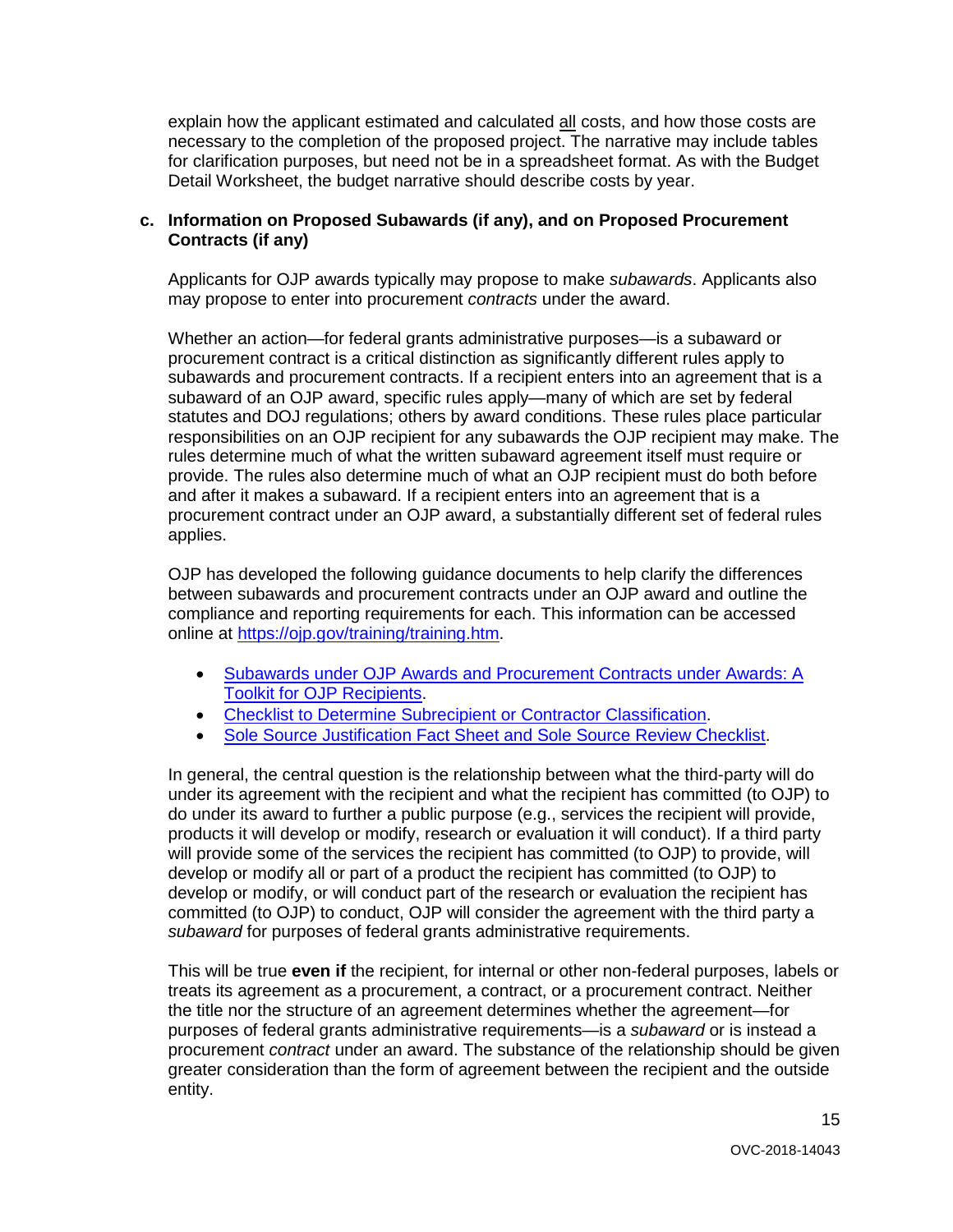#### **1. Information on proposed subawards**

 regulation specifically authorizes (or requires) subawards, a recipient must have A recipient of an OJP award may not make subawards ("subgrants") unless the recipient has specific federal authorization to do so. Unless an applicable statute or DOJ authorization from OJP before it may make a subaward.

A particular subaward may be authorized by OJP because the recipient included a sufficiently detailed description and justification of the proposed subaward in the Program Narrative, Budget Detail Worksheet, and Budget Narrative as approved by OJP. If, however, a particular subaward is not authorized by federal statute or regulation, and is not approved by OJP, the recipient will be required, post-award, to request and obtain written authorization from OJP before it may make the subaward.

 (2) describe in detail what each subrecipient will do to carry out the federal award and If an applicant proposes to make one or more subawards to carry out the federal award and program, the applicant should (1) identify (if known) the proposed subrecipient(s), federal program, and (3) provide a justification for the subaward(s), with details on pertinent matters such as special qualifications and areas of expertise. Pertinent information on subawards should appear not only in the Program Narrative, but also in the Budget Detail Worksheet and Budget Narrative.

#### **2. Information on proposed procurement contracts (with specific justification for proposed noncompetitive contracts over \$150,000)**

 purposes of federal grants administrative requirements—is considered a procurement contract, **provided that** (1) the recipient uses its own documented procurement procedures and (2) those procedures conform to applicable federal law, including the Unlike a recipient contemplating a subaward, a recipient of an OJP award generally does not need specific prior federal authorization to enter into an agreement that—for Procurement Standards of the (DOJ) Part 200 Uniform Requirements (as set out at 2 C.F.R. 200.317 - 200.326). The Budget Detail Worksheet and Budget Narrative should identify proposed procurement contracts. (As discussed above, subawards must be identified and described separately from procurement contracts.)

 general expectation that agreements that (for purposes of federal grants administrative The Procurement Standards in the Part 200 Uniform Requirements, however, reflect a requirements) constitute procurement "contracts" under awards will be entered into on the basis of full and open competition. All noncompetitive (sole source) procurement contracts must meet the OJP requirements outlined at [https://ojp.gov/training/subawards-procurement.htm.](https://ojp.gov/training/subawards-procurement.htm) If a proposed procurement contract would exceed the simplified acquisition threshold—currently, \$150,000—a recipient of an OJP award may not proceed without competition unless and until the recipient receives specific advance authorization from OJP to use a noncompetitive approach for the procurement. An applicant that (at the time of its application) intends—without competition—to enter into a procurement contract that would exceed \$150,000 should include a detailed justification that explains to OJP why, in the particular circumstances, it is appropriate to proceed without competition.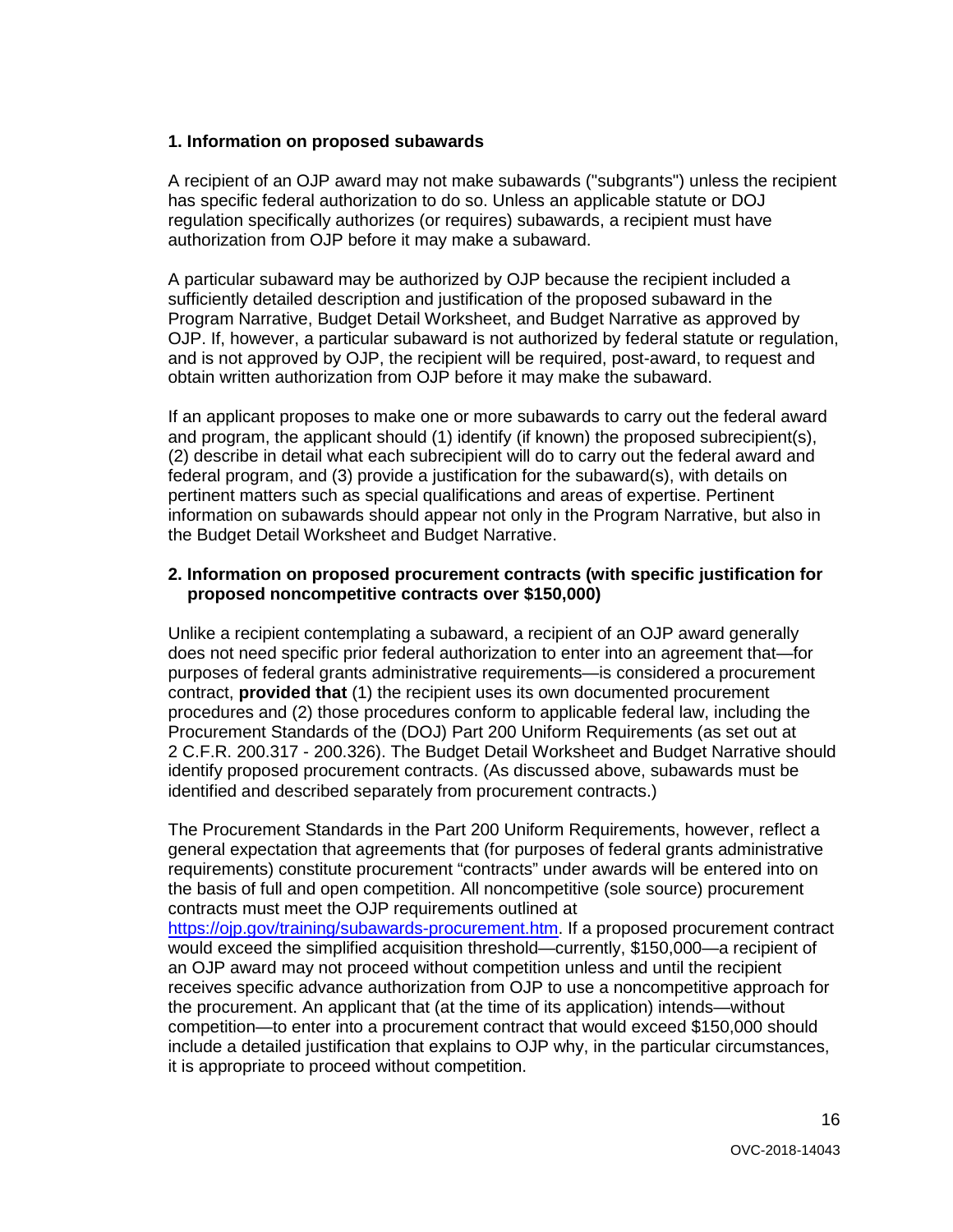procurement file does not have the documentation that meets the criteria outlined in 2 C.F.R. 200, the procurement expenditures may not be allowable. Sole source If the applicant receives an award, sole source procurements that do not exceed the Simplified Acquisition Threshold (currently \$150,000) must have written justification for the noncompetitive procurement action maintained in the procurement file. If a procurement over the \$150,000 Simplified Acquisition Threshold must have prior approval from OJP using a Sole Source GAN. Written documentation justifying the noncompetitive procurement must be submitted with the GAN and maintained in the procurement file.

## **d. Pre-Agreement Costs**

For information on pre-agreement costs, see [Section B. Federal Award Information.](#page-5-1)

#### **5. Indirect Cost Rate Agreement (if applicable)**

Indirect costs may be charged to an award only if:

- (a) The recipient has a current (unexpired), federally approved indirect cost rate; or
- (b) The recipient is eligible to use, and elects to use, the "de minimis" indirect cost rate described in the Part 200 Uniform Requirements, as set out at 2 C.F.R. 200.414(f).

 copy of the indirect cost rate agreement to the application. An applicant that does not have a will review all documentation and approve a rate for the applicant entity, or, if the applicant's accounting system permits, applicants may propose to allocate costs in the direct cost An applicant with a current (unexpired) federally approved indirect cost rate is to attach a current federally approved rate may request one through its cognizant federal agency, which categories.

 For assistance with identifying the appropriate cognizant federal agency for indirect costs, please contact the Office of the Chief Financial Officer (OCFO) Customer Service Center at 800–458–0786 or at [ask.ocfo@usdoj.gov.](mailto:ask.ocfo@usdoj.gov) If DOJ is the cognizant federal agency, applicants may obtain information needed to submit an indirect cost rate proposal at [https://www.ojp.gov/funding/Apply/Resources/IndirectCosts.pdf.](https://www.ojp.gov/funding/Apply/Resources/IndirectCosts.pdf)

 Certain OJP recipients have the option of electing to use the "de minimis" indirect cost rate. An applicant that is eligible to use the "de minimis" rate that wishes to use the "de minimis" applicant elects the "de minimis" rate, costs must be consistently charged as either indirect rate is eligible to use the "de minimis" rate.) For the "de minimis" rate requirements rate should attach written documentation to the application that advises OJP of both (1) the applicant's eligibility to use the "de minimis" rate, and (2) its election to do so. If an eligible or direct costs, but may not be double charged or inconsistently charged as both. The "de minimis" rate may no longer be used once an approved federally negotiated indirect cost rate is in place. (No entity that ever has had a federally approved negotiated indirect cost (including information on eligibility to elect to use the rate), please see Part 200 Uniform Requirements, at [2 C.F.R. 200.414\(f\).](https://www.ecfr.gov/cgi-bin/text-idx?node=se2.1.200_1414&rgn=div8)

#### **6. Financial Management and System of Internal Controls Questionnaire (including applicant disclosure of high-risk status)**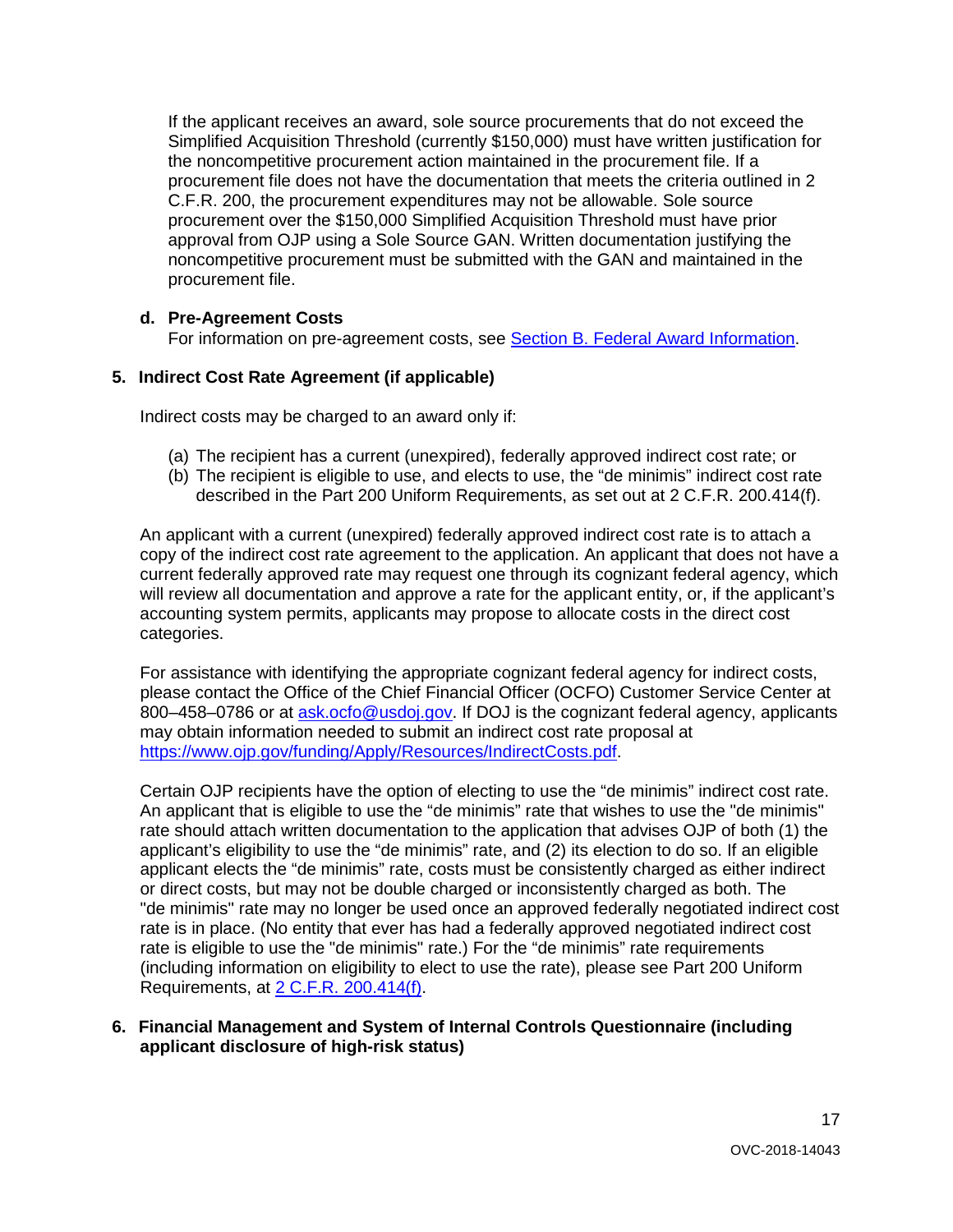required to download, complete, and submit the OJP Financial Management and System of Every OJP applicant (other than an individual applying in his or her personal capacity) is Internal Controls Questionnaire (Questionnaire) at

 systems, and the associated potential risks of an applicant as part of the pre-award risk <https://ojp.gov/funding/Apply/Resources/FinancialCapability.pdf>as part of its application. The Questionnaire helps OJP assess the financial management and internal control assessment process.

 The Questionnaire should only be completed by financial staff most familiar with the applicant's systems, policies, and procedures in order to ensure that the correct responses the pre-award risk assessment and should accurately reflect the applicant's financial However, a pre-award risk assessment that indicates that an applicant poses a higher risk are recorded and submitted to OJP. The responses on the Questionnaire directly impact management and internal control system at the time of the application. The pre-award risk assessment is only one of multiple factors and criteria used in determining funding. to OJP may affect the funding decision and/or result in additional reporting requirements, monitoring, special conditions, withholding of award funds, or other additional award requirements.

 Among other things, the form requires each applicant to disclose whether it currently is designated "high risk" by a federal grant-making agency outside of DOJ. For purposes of this disclosure, high risk includes any status under which a federal awarding agency provides additional oversight due to the applicant's past performance, or other programmatic or financial concerns with the applicant. If an applicant is designated high risk by another federal awarding agency, the applicant must provide the following information:

- The federal awarding agency that currently designates the applicant high risk
- The date the applicant was designated high risk
- The high-risk point of contact at that federal awarding agency (name, phone number, and email address)
- The reasons for the high-risk status, as set out by the federal awarding agency

OJP seeks this information to help ensure appropriate federal oversight of OJP awards. An applicant that is considered "high-risk" by another federal awarding agency is not automatically disqualified from receiving an OJP award. OJP may, however, consider the information in award decisions, and may impose additional OJP oversight of any award under this solicitation (including through the conditions that accompany the award document).

#### **7. Disclosure of Lobbying Activities**

 funds for lobbying activities is to provide all of the information requested on the form Each applicant must complete and submit this information. An applicant that expends any Disclosure of Lobbying Activities (SF-LLL) posted at [https://ojp.gov/funding/Apply/Resources/Disclosure.pdf.](https://ojp.gov/funding/Apply/Resources/Disclosure.pdf) An applicant that does not expend any funds for lobbying activities is to enter "N/A" in the text boxes for item 10 ("a. Name and Address of Lobbying Registrant" and "b. Individuals Performing Services").

#### **8. Additional Attachments**

**a. Applicant Disclosure of Pending Applications**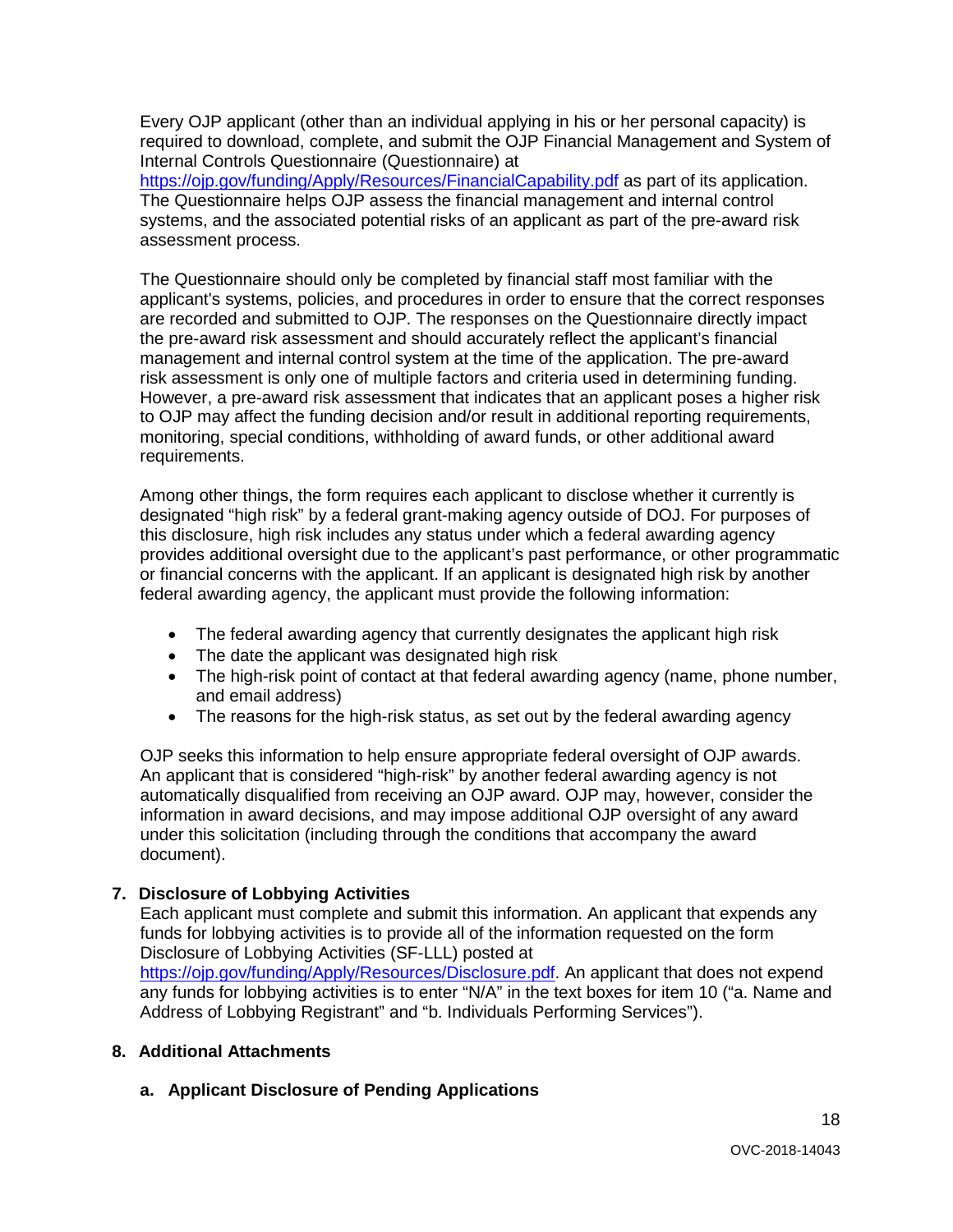Each applicant is to disclose whether it has (or is proposed as a subrecipient under) any pending applications for federally funded grants or cooperative agreements that any pending applications for federally funded grants or cooperative agreements that<br>(1) include requests for funding to support the same project being proposed in the application under this solicitation, and (2) would cover any identical cost items outlined in the budget submitted to OJP as part of the application under this solicitation. The applicant is to disclose applications made directly to federal awarding agencies, and also applications for subawards of federal funds (e.g., applications to State agencies that will subaward ("subgrant") federal funds).

 multiple funding sources in a complementary manner to implement comprehensive OJP seeks this information to help avoid inappropriate duplication of funding. Leveraging programs or projects is encouraged and is not seen as inappropriate duplication.

Each applicant that has one or more pending applications as described above is to provide the following information about pending applications submitted within the last 12 months:

- The federal or State funding agency
- The solicitation name/project name
- The point of contact information at the applicable federal or State funding agency

| <b>Federal or State</b><br><b>Funding Agency</b>                                                       | <b>Solicitation</b><br>Name/Project<br><b>Name</b>                                               | <b>Name/Phone/Email for Point of Contact</b><br>at Federal or State Funding Agency |
|--------------------------------------------------------------------------------------------------------|--------------------------------------------------------------------------------------------------|------------------------------------------------------------------------------------|
| DOJ/Office of<br><b>Community Oriented</b><br><b>Policing Services</b><br>(COPS)                       | <b>COPS Hiring</b><br>Program                                                                    | Jar ∈ D » , : 02/J0 }-000 }-<br>jan >.('/e 2 sdoj.c nv                             |
| Health and Human<br>Services/Substance<br>Abuse and Mental<br><b>Health Services</b><br>Administration | Drug-Free<br>Communities<br>Mentoring Program/<br>North County Youth<br><b>Mentoring Program</b> | John Doe, 202/000-0000;<br>john.doe@hhs.gov                                        |

 on the application must match the entity named on the disclosure of pending Each applicant should include the table as a separate attachment to its application. The file should be named "Disclosure of Pending Applications." The applicant's Legal Name applications statement.

 applications submitted within the last 12 months for federally funded grants or cooperative agreements (or for subawards under federal grants or cooperative submitted as part of this application." Any applicant that does not have any pending applications as described above is to submit, as a separate attachment, a statement to this effect: "[Applicant Name on SF-424] does not have (and is not proposed as a subrecipient under) any pending agreements) that request funding to support the same project being proposed in this application to OJP and that would cover any identical cost items outlined in the budget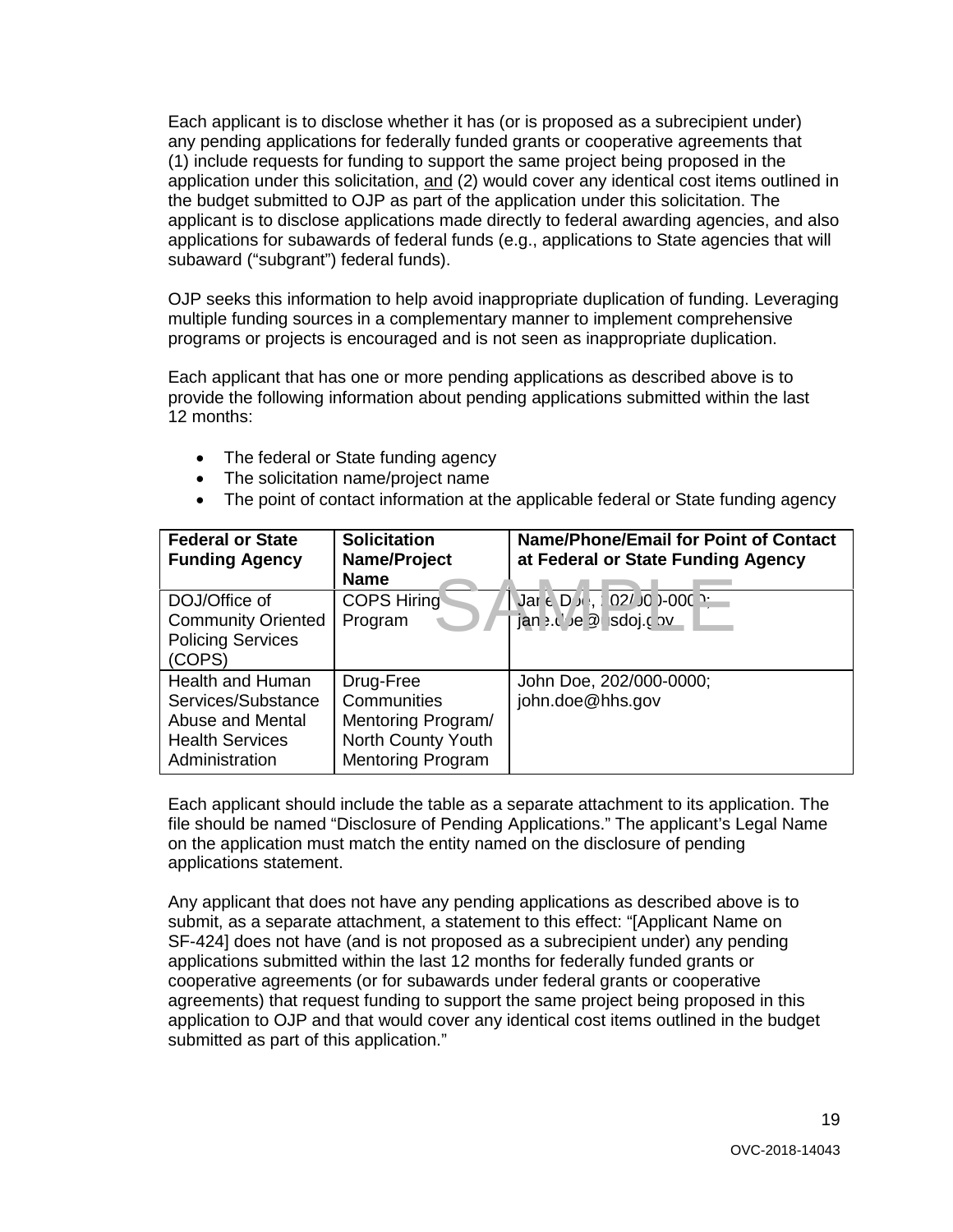## **b. Research and Evaluation Independence and Integrity**

 If an application proposes research (including research and development) and/or integrity, including appropriate safeguards, before it may receive award funds. The evaluation, the applicant must demonstrate research/evaluation independence and applicant must demonstrate independence and integrity regarding both this proposed research and/or evaluation, and any current or prior related projects.

Each application should include an attachment that addresses **both** i. and ii. below.

- i. For purposes of this solicitation, each applicant is to document research and evaluation independence and integrity by including one of the following two items:
	- investigators, and any subrecipients), and that the applicant has identified no (including on the part of the applicant entity or on the part of staff, integrity of the research, including the design, conduct, and reporting of the a. A specific assurance that the applicant has reviewed its application to identify any actual or potential apparent conflicts of interest (including through review of pertinent information on the principal investigator, any co-principal such conflicts of interest—whether personal or financial or organizational investigators, or subrecipients)—that could affect the independence or research.

OR

 b. A specific description of actual or potential apparent conflicts of interest that a project, if that organization had itself provided substantial prior technical assistance to that specific project or a location implementing the project work. The key is whether a reasonable person understanding all of the facts evaluation project are objective and reliable. Any outside personal or financial the applicant has identified—including through review of pertinent information on the principal investigator, any co-principal investigators, and any subrecipients—that could affect the independence or integrity of the research, including the design, conduct, or reporting of the research. These conflicts may be personal (e.g., on the part of investigators or other staff), financial, or organizational (related to the applicant or any subrecipient entity). Some examples of potential investigator (or other personal) conflict situations are those in which an investigator would be in a position to evaluate a spouse's work product (actual conflict), or an investigator would be in a position to evaluate the work of a former or current colleague (potential apparent conflict). With regard to potential organizational conflicts of interest, as one example, generally an organization would not be given an award to evaluate (whether funded by OJP or other sources), because the organization in such an instance might appear to be evaluating the effectiveness of its own prior would be able to have confidence that the results of any research or interest that casts doubt on that objectivity and reliability of an evaluation or research product is a problem and must be disclosed.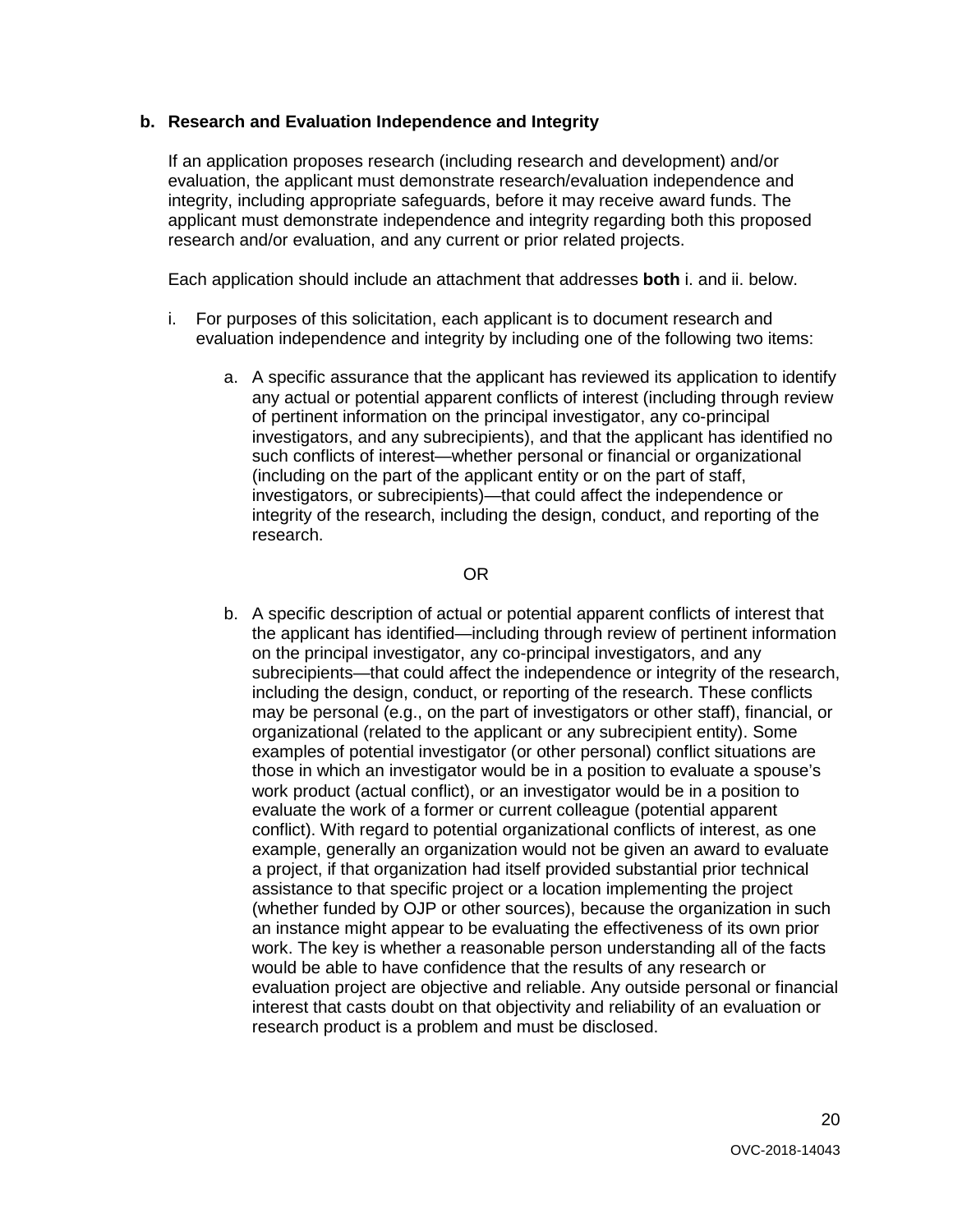- ii. In addition, for purposes of this solicitation, each applicant is to address possible mitigation of research integrity concerns by including, at a minimum, one of the following two items:
	- a. If an applicant reasonably believes that no actual or potential apparent conflicts of interest (personal, financial, or organizational) exist, then the applicant should provide a brief narrative explanation of how and why it reached that conclusion. The applicant also is to include an explanation of the specific processes and procedures that the applicant has in place, or will put in place, to identify and prevent (or, at the very least, mitigate) any such conflicts of interest pertinent to the funded project during the period of performance. Documentation that may be helpful in this regard may include organizational codes of ethics/conduct and policies regarding organizational, personal, and financial conflicts of interest. There is no guarantee that the plan, if any, will be accepted as proposed.

#### OR

 address each of those conflicts. At a minimum, the applicant is expected to or will put in place, to identify and eliminate (or, at the very least, mitigate) of performance. Documentation that may be helpful in this regard may organizational, personal, and financial conflicts of interest. There is no b. If the applicant has identified actual or potential apparent conflicts of interest (personal, financial, or organizational) that could affect the independence and integrity of the research, including the design, conduct, or reporting of the research, the applicant is to provide a specific and robust mitigation plan to explain the specific processes and procedures that the applicant has in place, any such conflicts of interest pertinent to the funded project during the period include organizational codes of ethics/conduct and policies regarding guarantee that the plan, if any, will be accepted as proposed.

 considerations such as the adequacy of the applicant's efforts to identify factors that could affect the objectivity or integrity of the proposed staff and/or the applicant entity factors. OJP will assess research and evaluation independence and integrity based on (and any subrecipients) in carrying out the research, development, or evaluation activity; and the adequacy of the applicant's existing or proposed remedies to control any such

## **c. Disclosure of Process Related to Executive Compensation**

 officers, directors, trustees, and key employees. An applicant that is a nonprofit organization may be required to make certain disclosures relating to the processes it uses to determine the compensation of its

 and those who receive the compensation to additional federal taxes. A rebuttable Under certain circumstances, a nonprofit organization that provides unreasonably high compensation to certain persons may subject both the organization's managers presumption of the reasonableness of a nonprofit organization's compensation arrangements, however, may be available if the nonprofit organization satisfied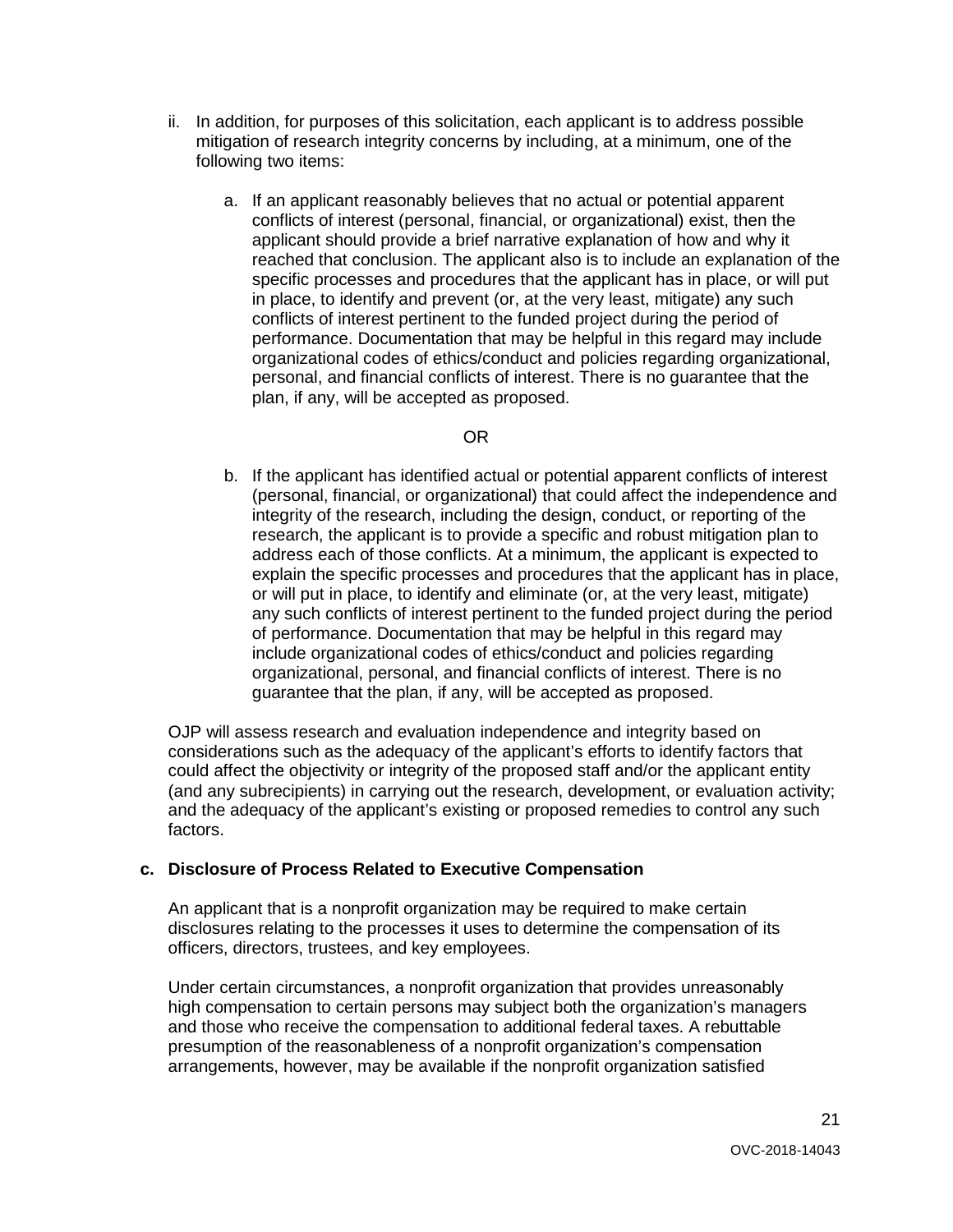certain rules set out in Internal Revenue Service (IRS) regulations with regard to its compensation decisions.

 Each applicant nonprofit organization must state at the time of its application (question 9c in the "OJP Financial Management and System of Internal Controls Questionnaire" located at

<http://ojp.gov/funding/Apply/Resources/FinancialCapability.pdf>and mentioned earlier) whether or not the applicant entity believes (or asserts) that it currently satisfies the requirements of 26 C.F.R. 53.4958-6 (which relate to establishing or invoking a rebuttable presumption of reasonableness of compensation of certain individuals and entities).

 A nonprofit organization that states in the questionnaire that it believes (or asserts) that it has satisfied the requirements of 26 C.F.R. 53.4958-6 must then disclose, in an attachment to its application (to be titled "Disclosure of Process Related to Executive Compensation"), the process used by the applicant nonprofit organization to determine the compensation of its officers, directors, trustees, and key employees (together, "covered persons").

 the body that reviews and approves compensation arrangements for covered ensure that no individual with a conflict of interest participates as a member of the arrangements for covered persons; and (4) the written or electronic records that the At a minimum, the disclosure must describe in pertinent detail: (1) the composition of persons; (2) the methods and practices used by the applicant nonprofit organization to body that reviews and approves a compensation arrangement for a covered person; (3) the appropriate data as to comparability of compensation that is obtained in advance and relied upon by the body that reviews and approves compensation applicant organization maintains as concurrent documentation of the decisions with respect to compensation of covered persons made by the body that reviews and approves such compensation arrangements, including records of deliberations and of the basis for decisions.

For purposes of the required disclosure, the following terms and phrases have the meanings set out by the IRS for use in connection with 26 C.F.R. 53.4958-6: officers, directors, trustees, key employees, compensation, conflict of interest, appropriate data as to comparability, adequate documentation, and concurrent documentation.

Applicant nonprofit organizations should note that following receipt of an appropriate request, OJP may be authorized or required by law to make information submitted to satisfy this requirement available for public inspection. Also, a recipient may be required to make a prompt supplemental disclosure after the award in certain circumstances (e.g., changes in the way the organization determines compensation).

#### **d. Privacy Certificate**

 the DOJ regulations found at 28 C.F.R. Part 22. Identifying characteristics include, but OVC and recipients of OVC funding are subject to confidentiality requirements protecting research and statistical information collected that is identifiable to a private person under are not limited to, identifiers such as name, address, Social Security number or other identifying number, fingerprints, voiceprints, photographs, genetic information, or any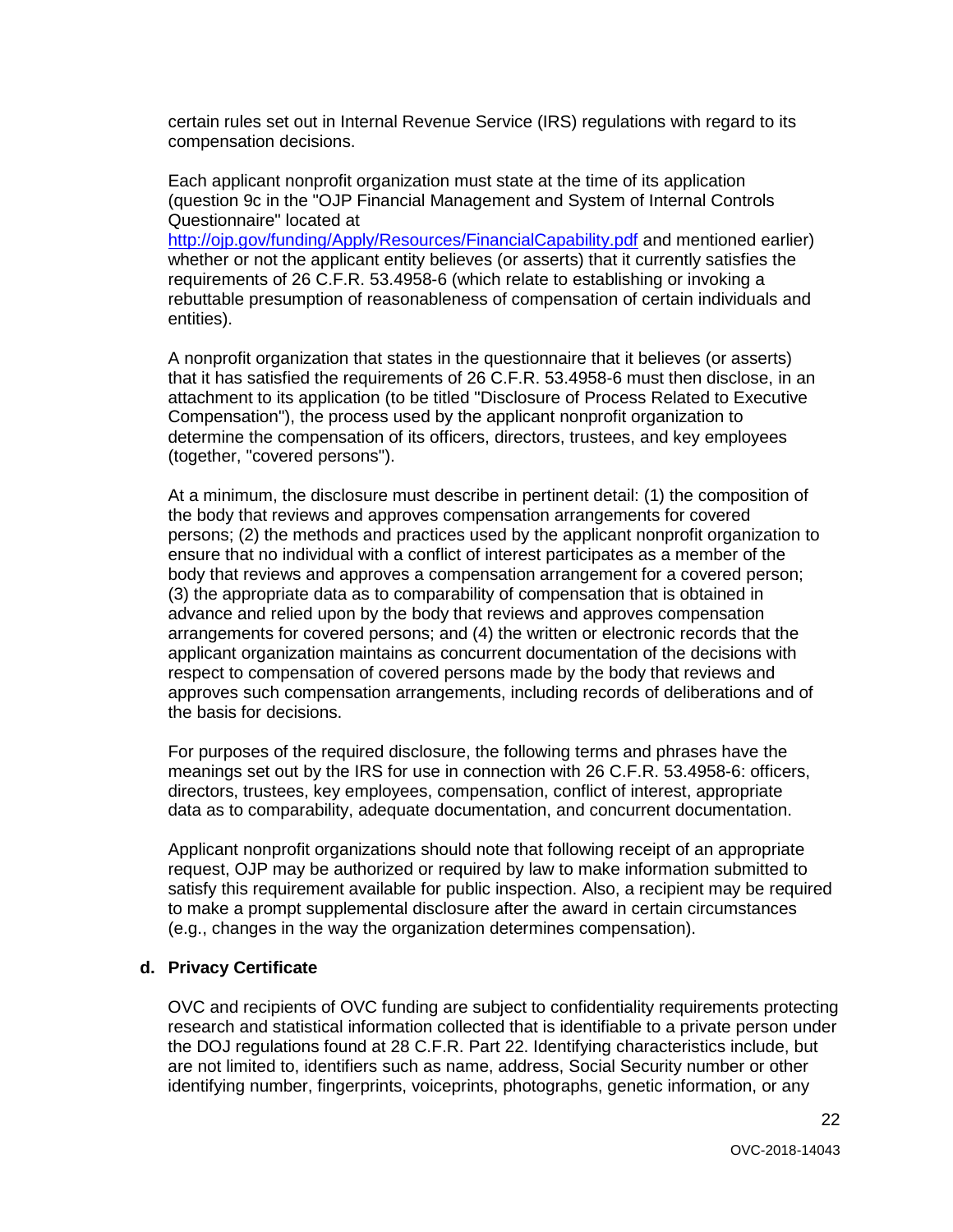requires recipients of OVC funding to submit a privacy certificate prior to engaging in any funded activities that require a privacy certificate prior to conducting the activity include, but may not be limited to, a needs assessment, program evaluation, survey, or focus other item or combination of data about a person that could reasonably lead, directly or indirectly, by reference to other information, or to identification of that individual(s). OVC project activities that involve data collection on individuals through observations, interviews, reports, or review of administrative records, or any project tasks likely to result in the gathering or development of information identifiable to individuals. OVCgroup interviews. If the applicant's project includes any activity listed above, the applicant must include a privacy certificate with the application materials submitted. For sample privacy certificates, visit<https://ojp.gov/ovc/grants/help.html>and view the two model privacy certificates available for adaptation.

## **e. Logic Model**

 Applicants must include a logic model that graphically illustrates how the project's goals, objectives, and activities are interrelated to address the stated problem. The logic model must be included as a separate attachment and must include information related to anticipated outputs, performance measures, and short- and long-term outcomes that are anticipated for victims served and the community. Sample logic models are available at www.ojidp.gov/grantees/pm/logic\_models.html.

#### **f. Time-Task Plan**

See page 11 for details about the Time-Task Plan.

# **g. Job Descriptions and Resumes**

 Job descriptions and resumes for key positions should be tailored to the applicant to demonstrate qualifications of each key individual involved in the project.

#### **h. Letters of Support and/or MOUs for Project Partners**

 subcontracts/subgrants, Letters of Support, or MOUs describing the commitment from each organization/agency to provide the service(s) and the fee for the service or cost to the grant for each service. If services are to be provided as in-kind match, pro bono, in the MOU, Letter of Support, or subcontract/subgrant. For services to be provided by project partners, applicants must provide government-subsidized programs, or at no cost to the grant, this must be clearly stated

Subcontracts/subgrants must be a fee-for-service agreement and submitted as one separate attachment to the application.

The following information must be included in these types of documents:

- Names of the organizations/agencies to be involved.
- Scope of the direct specialized service(s) and other work to be performed under the agreement.
- Duration of the agreement.
- services will be provided to victims without the use of grant funds.) • Estimated cost per victim or cost of actual services provided, describing whether it is a fee-for-service, in-kind match, or no-cost. (Applicants must describe how
- Total amount of the agreement.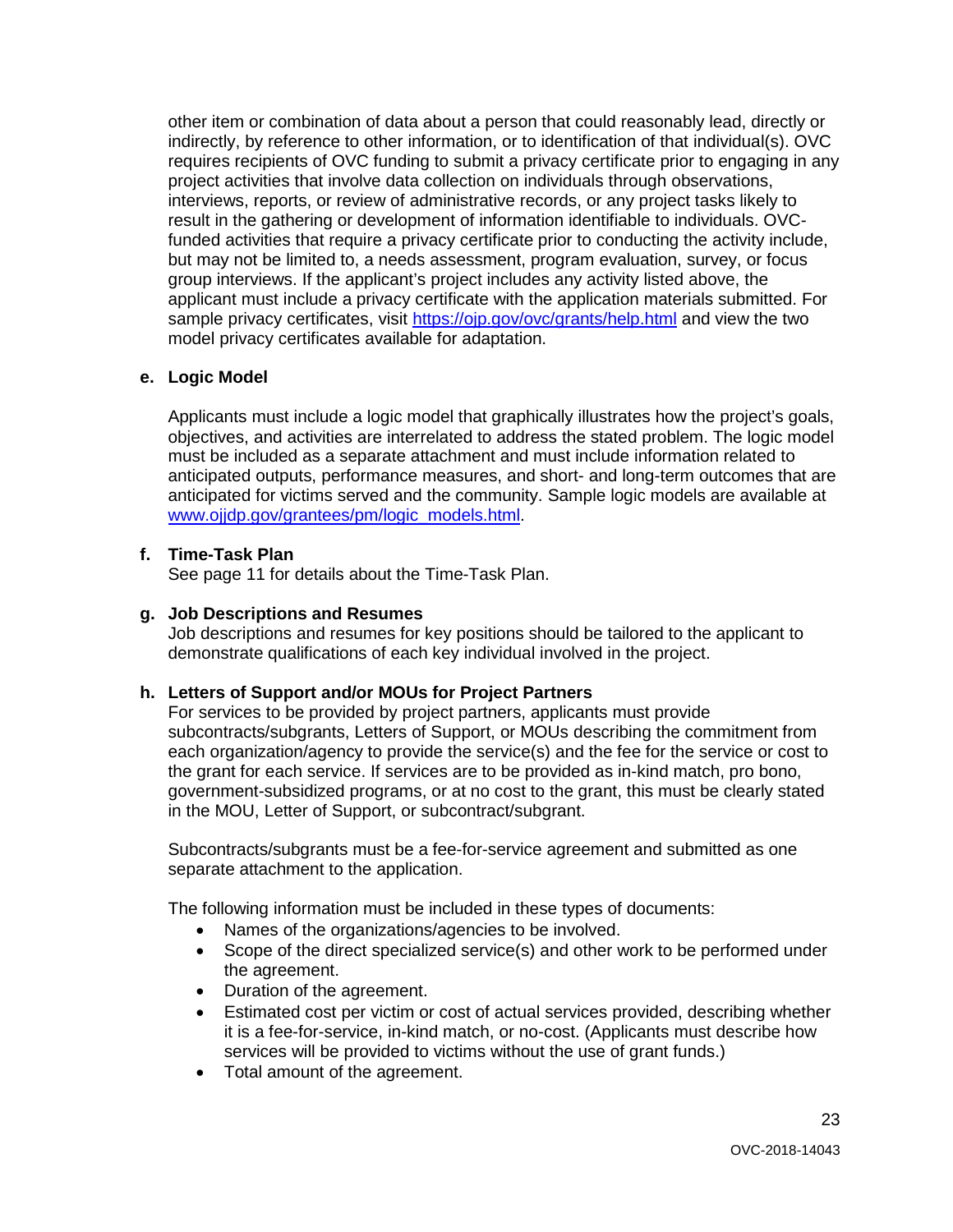## <span id="page-23-0"></span> **How To Apply**

Applicants must register in and submit applications through [Grants.gov,](https://www.grants.gov/) a primary source to find federal funding opportunities and apply for funding. Find complete instructions on how to 7 days a week, except on federal holidays. register and submit an application at [https://www.grants.gov/web/grants/support.html.](https://www.grants.gov/web/grants/support.html) Applicants that experience technical difficulties during this process should call the Grants.gov Customer Support Hotline at **800–518–4726** or **606–545–5035**, which operates 24 hours a day,

 application package was retired on December 31, 2017. Grants.gov Workspace is now the standard application method for applying for grants. OJP applicants should familiarize **Important Grants.gov update.** Grants.gov has updated its application tool. The legacy PDF themselves with the Workspace option now. For complete information and instructions on using Workspace (and other changes), go to the Workspace Overview page at [https://www.grants.gov/web/grants/applicants/workspace-overview.html.](https://www.grants.gov/web/grants/applicants/workspace-overview.html)

 validation messages or rejection notifications from Grants.gov, and to correct in a timely fashion Registering with Grants.gov is a one-time process; however, **processing delays may occur, and it can take several weeks** for first-time registrants to receive confirmation of registration and a user password. OJP encourages applicants to **register several weeks before** the application submission deadline. In addition, OJP urges applicants to submit applications at least 72 hours prior to the application due date, in order to allow time for the applicant to receive any problems that may have caused a rejection notification.

OJP strongly encourages all prospective applicants to sign up for Grants.gov email notifications regarding this solicitation at [https://www.grants.gov/web/grants/manage-subscriptions.html.](https://www.grants.gov/web/grants/manage-subscriptions.html) If this solicitation is cancelled or modified, individuals who sign up with Grants.gov for updates will be automatically notified.

**Browser Information:** Grants.gov was built to be compatible with Internet Explorer. For technical assistance with Google Chrome, or another browser, contact Grants.gov Customer Support.

 **Note on Attachments:** Grants.gov has two categories of files for attachments: "mandatory" and that all required documents are attached in the correct Grants.gov category and are labeled "optional." OJP receives all files attached in both categories. Attachments are also labeled to describe the file being attached (e.g., Project Narrative, Budget Narrative, Other). Please ensure correctly. Do not embed "mandatory" attachments within another file.

**Note on File Names and File Types:** Grants.gov **only permits the use of certain specific** characters in the file names of attachments. Valid file names may include only the characters shown in the table below. Grants.gov rejects any application that includes an attachment(s) with a file name that contains **any characters not shown in the table below**. Grants.gov forwards successfully submitted applications to the OJP Grants Management System (GMS).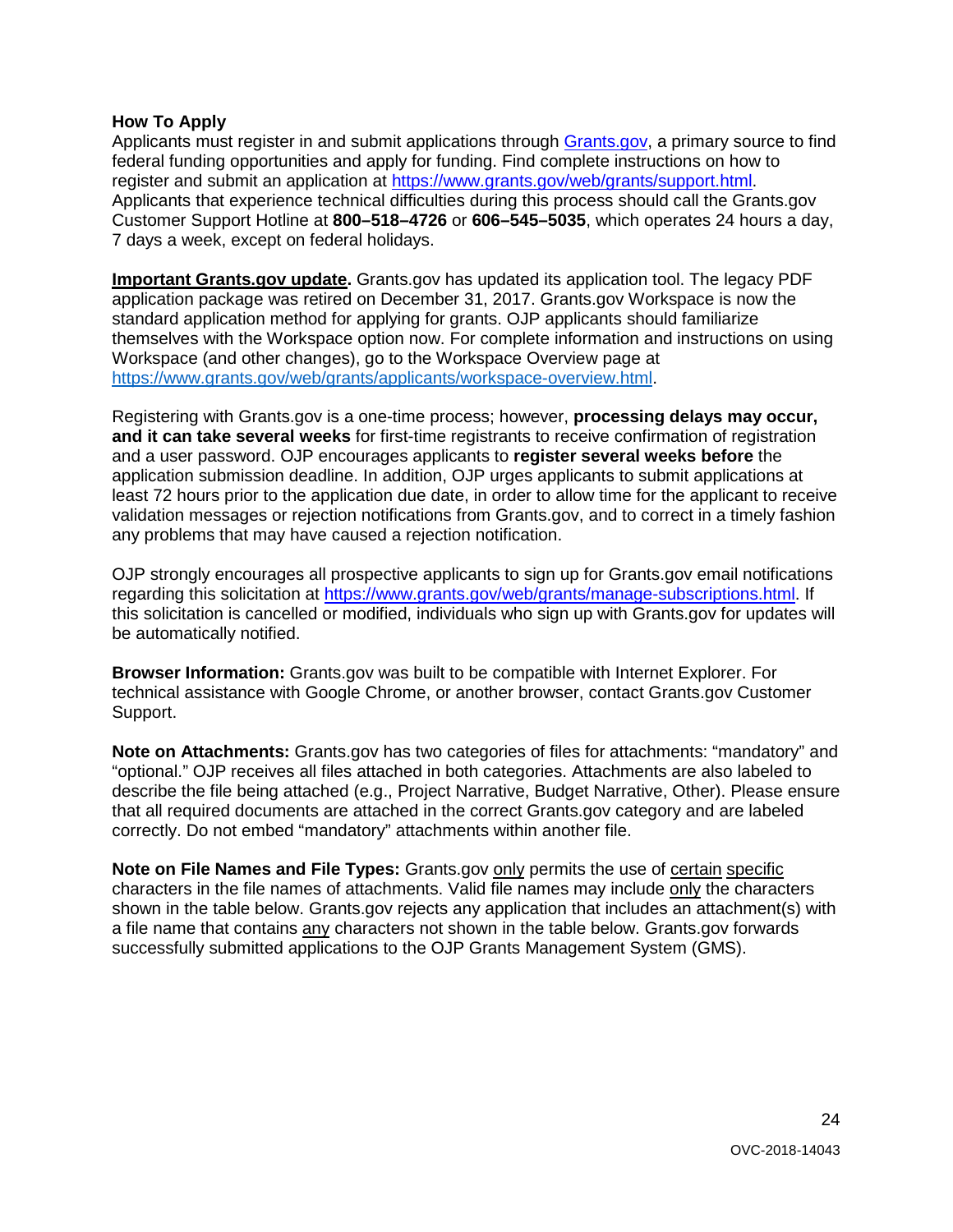| <b>Characters</b>    |                         | <b>Special Characters</b> |                       |
|----------------------|-------------------------|---------------------------|-----------------------|
| Upper case $(A - Z)$ | Parenthesis (           | Curly braces $\{ \}$      | Square brackets [     |
| Lower case $(a - z)$ | Ampersand (&)*          | Tilde $(-)$               | Exclamation point (!) |
| Underscore (         | Comma (,                | Semicolon (; )            | Apostrophe (          |
| Hyphen ( -           | At sign $(\mathcal{Q})$ | Number sign (#)           | Dollar sign (\$)      |
| Space                | Percent sign (%)        | Plus sign $(+)$           | Equal sign $(=)$      |
| Period (.)           |                         |                           |                       |

\*When using the ampersand (&) in XML, applicants must use the "&" format.

 file types include, but are not limited to, the following extensions: ".com," ".bat," ".exe," ".vbs," ".cfg," ".dat," ".db," ".dbf," ".dll," ".ini," ".log," ".ora," ".sys," and ".zip." GMS may reject applications with files that use these extensions. It is important to allow time to change the type of file(s) if **GMS does not accept executable file types as application attachments**. These disallowed the application is rejected.

All applicants are required to complete the following steps:

## **Unique Entity Identifier (DUNS Number) and SAM**

 Every applicant entity must comply with all applicable SAM and unique entity identifier information about federal financial assistance applicants, recipients, and subrecipients. A DUNS sections below. (currently, a DUNS number) requirements. SAM is the repository for certain standard number is a unique nine-digit identification number provided by the commercial company Dun and Bradstreet. More detailed information about SAM and the DUNS number is in the numbered

 If an applicant entity has not fully complied with the applicable SAM and unique identifier not qualified to receive an award and may use that determination as a basis for making the requirements by the time OJP makes award decisions, OJP may determine that the applicant is award to a different applicant.

#### **Applying as an Individual**

 An individual who wishes to apply in his/her personal capacity should search Grants.gov for Number (FON) to register. (An applicant applying as an individual must comply with all funding opportunities for which individuals are eligible to apply. Use the Funding Opportunity applicable Grants.gov individual registration requirements.)

Enter the FON at<https://apply07.grants.gov/apply/IndCPRegister>to complete the registration individual should complete all steps below except 1, 2, and 4.) form and create a username and password for Grants.gov. (An applicant applying as an

#### **Registration and Submission Steps**

 Management and Budget requires every applicant for a federal award (other than an individual) to include a "unique entity identifier" in each application, including an application **1. Acquire a unique entity identifier (currently, a DUNS number).** In general, the Office of for a supplemental award. Currently, a DUNS number is the required unique entity identifier.

This unique entity identifier is used for tracking purposes, and to validate address and point of contact information for applicants, recipients, and subrecipients. It will be used throughout the life cycle of an OJP award. Obtaining a DUNS number is a free, one-time activity. Call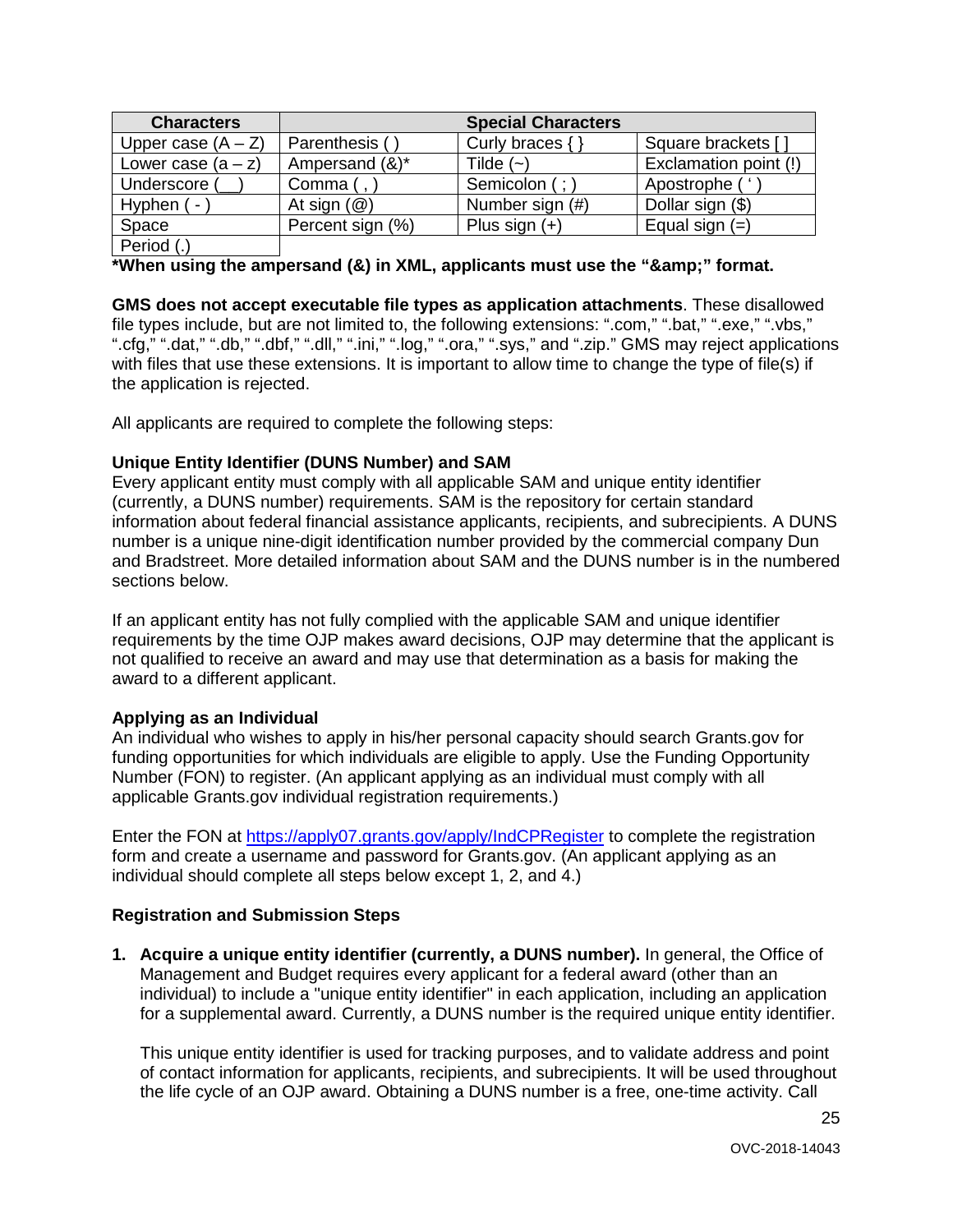Dun and Bradstreet at 866–705–5711 to obtain a DUNS number or apply online at [https://www.dnb.com/.](https://www.dnb.com/) A DUNS number is usually received within 1 to 2 business days.

 **new** entity registration in SAM.gov must provide an original, signed notarized letter stating activated. To learn more about this process change, read the FAQs at **2. Acquire or maintain registration with SAM.** Any applicant for an OJP award creating a that the applicant is the authorized Entity Administrator before the registration will be [https://www.gsa.gov/about-us/organization/federal-acquisition-service/office-of-systems](https://www.gsa.gov/about-us/organization/federal-acquisition-service/office-of-systems-management/integrated-award-environment-iae/sam-update)[management/integrated-award-environment-iae/sam-update.](https://www.gsa.gov/about-us/organization/federal-acquisition-service/office-of-systems-management/integrated-award-environment-iae/sam-update) Information about the notarized letter is posted at [https://www.fsd.gov/fsd](https://www.fsd.gov/fsd-gov/answer.do?sysparm_kbid=d2e67885db0d5f00b3257d321f96194b&sysparm_search=kb0013183)[gov/answer.do?sysparm\\_kbid=d2e67885db0d5f00b3257d321f96194b&sysparm\\_search=kb](https://www.fsd.gov/fsd-gov/answer.do?sysparm_kbid=d2e67885db0d5f00b3257d321f96194b&sysparm_search=kb0013183)  [0013183.](https://www.fsd.gov/fsd-gov/answer.do?sysparm_kbid=d2e67885db0d5f00b3257d321f96194b&sysparm_search=kb0013183)

 applicant must **update or renew its SAM registration at least annually** to maintain an All applicants for OJP awards (other than individuals) must maintain current registrations in the SAM database. Applicants will need the authorizing official of the organization and an EIN. An applicant must be registered in SAM to successfully register in Grants.gov. Each active status. SAM registration and renewal can take as long as 10 business days to complete (2 more weeks to acquire an EIN).

 An application cannot be successfully submitted in Grants.gov until Grants.gov receives the SAM registration information. Once the SAM registration/renewal is complete, **the information transfer from SAM to Grants.gov can take as long as 48 hours.** OJP recommends that the applicant register or renew registration with SAM as early as possible.

Information about SAM registration procedures can be accessed at [www.SAM.gov.](https://www.sam.gov/)

- to complete this step. For more information about the registration process for organizations **3. Acquire an Authorized Organization Representative (AOR) and a Grants.gov username and password**. Complete the AOR profile on Grants.gov and create a username and password. An applicant entity's "unique entity identifier" (DUNS number) must be used and other entities, go to [https://www.grants.gov/web/grants/applicants/organization](https://www.grants.gov/web/grants/applicants/organization-registration.html)[registration.html.](https://www.grants.gov/web/grants/applicants/organization-registration.html) Individuals registering with Grants.gov should go to [https://www.grants.gov/web/grants/applicants/registration.html.](https://www.grants.gov/web/grants/applicants/registration.html)
- Number (MPIN) password obtained when registering with SAM to complete this step. Note **4. Acquire confirmation for the AOR from the E-Business Point of Contact (E-Biz POC).**  The E-Biz POC at the applicant organization must log into Grants.gov to confirm the applicant organization's AOR. The E-Biz POC will need the Marketing Partner Identification that an organization can have more than one AOR.
- **5. Search for the funding opportunity on Grants.gov.** Use the following identifying information when searching for the funding opportunity on Grants.gov. The Catalog of Federal Domestic Assistance (CFDA) number for this solicitation is 16.582, titled "Crime Victim Assistance/Discretionary Grants,*"* and the funding opportunity number is OVC-2018-14043*.*
- **6. Access Funding Opportunity and Application Package from Grants.gov**. Select "Apply for Grants" under the "Applicants" column. Enter your email address to be notified of any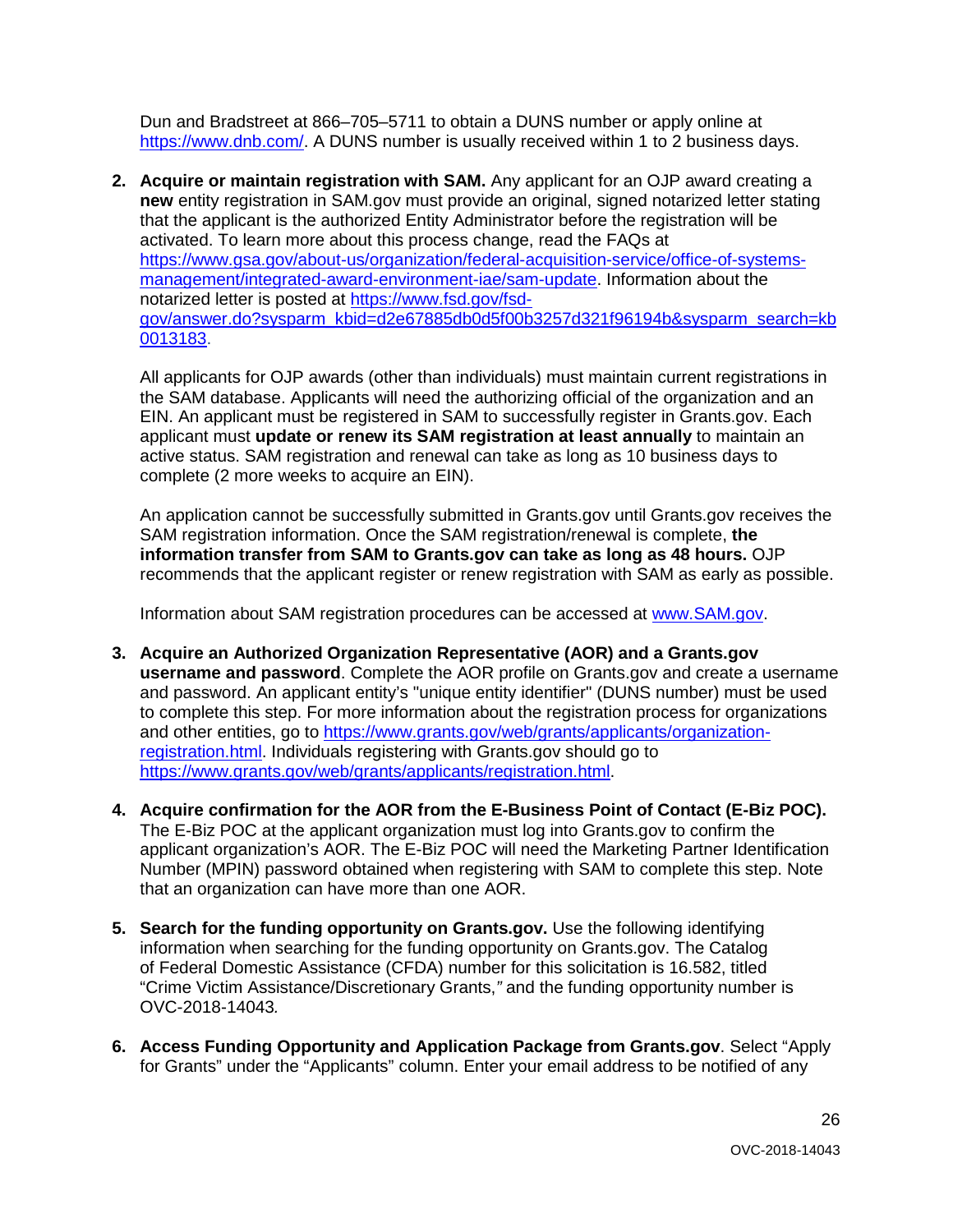changes to the opportunity package before the closing date. Click the Workspace icon to use Grants.gov Workspace.

 **in Grants.gov.** Within 24 to 48 hours after submitting the electronic application, the is possible to first receive a message indicating that the application is received, and then **7. Submit a valid application consistent with this solicitation by following the directions** applicant should receive two notifications from Grants.gov. The first will confirm the receipt of the application. The second will state whether the application has been validated and successfully submitted, or whether it has been rejected due to errors, with an explanation. It receive a rejection notice a few minutes or hours later. Submitting an application well ahead of the deadline provides time to correct the problem(s) that caused the rejection. **Important:**  OJP urges each applicant to submit its application **at least 72 hours prior** to the application due date, to allow time to receive validation messages or rejection notifications from Grants.gov, and to correct in a timely fashion any problems that may have caused a rejection notification. Applications must be successfully submitted through Grants.gov by 11:59 p.m. eastern time on June 25, 2018.

Go to<https://www.grants.gov/web/grants/applicants/organization-registration.html>for further details on DUNS numbers, SAM, and Grants.gov registration steps and timeframes.

## **Note: Application Versions**

 recent system-validated version submitted. If an applicant submits multiple versions of the same application, OJP will review only the most

# **Experiencing Unforeseen Grants.gov Technical Issues**

 prevent it from submitting its application by the deadline must contact the Grants.gov Customer (Federal Service Desk) at<https://www.fsd.gov/fsd-gov/home.do>to report the technical issue and receive a tracking number. The applicant must email the OVC contact identified in the Contact SAM tracking number(s). An applicant that experiences unforeseen Grants.gov technical issues beyond its control that Support Hotline at<https://www.grants.gov/web/grants/support.html>or the SAM Help Desk Information section on the title page **within 24 hours after the application deadline** to request approval to submit its application after the deadline. The applicant's email must describe the technical difficulties, and must include a timeline of the applicant's submission efforts, the complete grant application, the applicant's DUNS number, and any Grants.gov Help Desk or

 **Note: OJP does not automatically approve requests to submit a late application***.* After OJP reviews the applicant's request, and contacts the Grants.gov or SAM Help Desks to verify application has been approved or denied. If OJP determines that the untimely application applicant's request to submit its application. the reported technical issues, OJP will inform the applicant whether the request to submit a late submission was due to the applicant's failure to follow all required procedures, OJP will deny the

The following conditions generally are insufficient to justify late submissions:

 can take as long as 10 business days to complete. The information transfer from SAM to • Failure to register in SAM or Grants.gov in sufficient time. (SAM registration and renewal Grants.gov can take up to 48 hours.)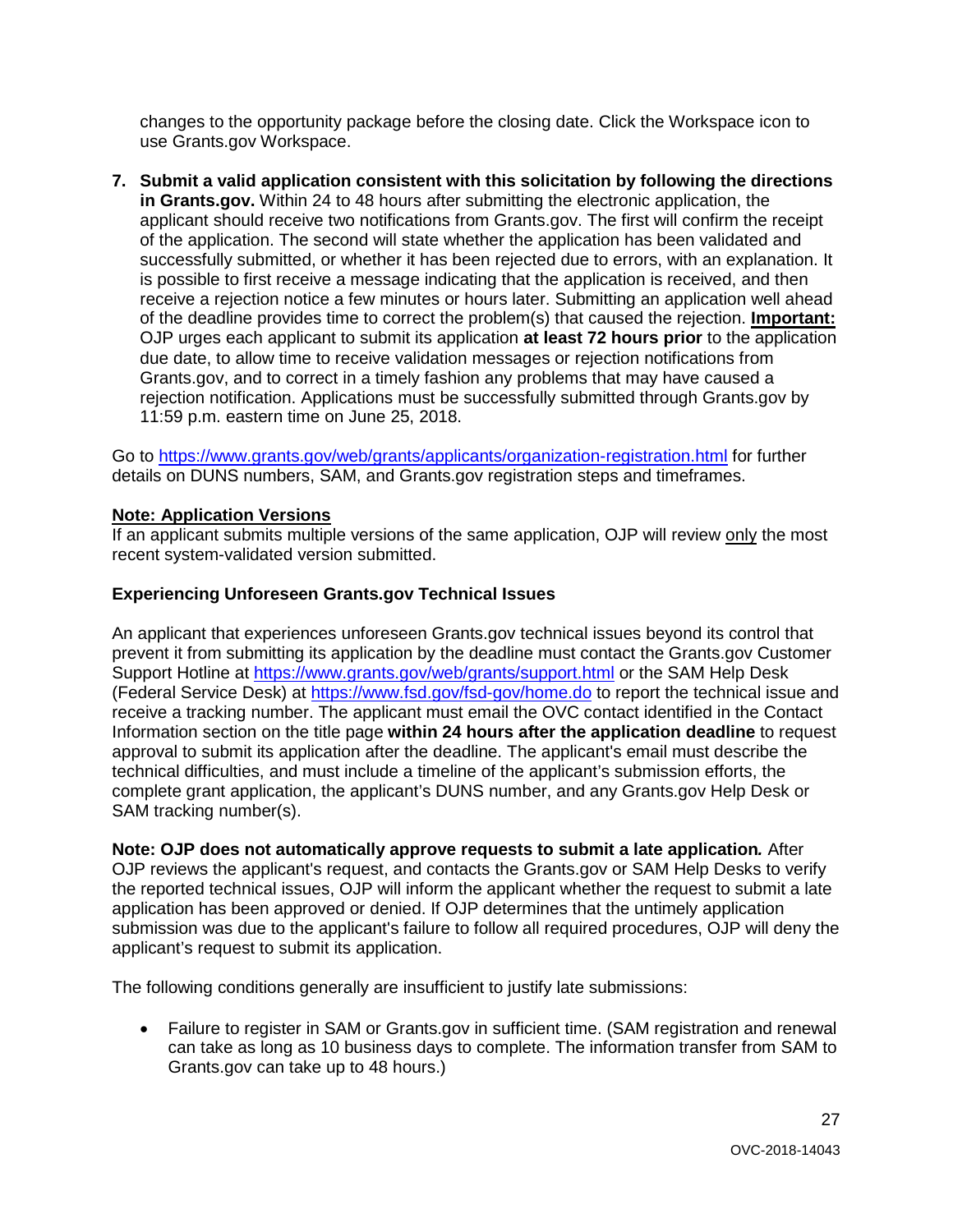- Failure to follow Grants.gov instructions on how to register and apply as posted on its website.
- Failure to follow each instruction in the OJP solicitation.
- such as issues with firewalls or browser incompatibility. • Technical issues with the applicant's computer or information technology environment,

 **the top of the OJP Funding Resource Center at [https://ojp.gov/funding/index.htm.](https://ojp.gov/funding/index.htm) Notifications regarding known technical problems with Grants.gov, if any, are posted at**

# <span id="page-27-0"></span>**E. Application Review Information**

#### <span id="page-27-1"></span> **Review Criteria**

Applications that meet basic minimum requirements will be evaluated by peer reviewers using the following review criteria.

- 1. Description of the Issue (20%)
- 2. Project Design and Implementation (40%)
- 3. Capabilities and Competencies (20%)
- 4. Plan for Collecting the Data Required for this Solicitation's Performance Measures (5%)
- 5. Budget (10%): complete, cost effective, and allowable (e.g., reasonable, allocable, and necessary for project activities). Budget narratives should demonstrate generally how should demonstrate cost effectiveness in relation to potential alternatives and the goals of the project. [6](#page-27-3) applicants will maximize cost effectiveness of grant expenditures. Budget narratives
- 6. Other (5%), such as a privacy certificate; resumes of key personnel; logic model; and letters of support and/or MOUs (where appropriate) for project partners

#### <span id="page-27-2"></span>**Review Process**

 OJP is committed to ensuring a fair and open process for making awards. OVC reviews the application to make sure that the information presented is reasonable, understandable, measurable, achievable, and consistent with the solicitation.

 Peer reviewers will review the applications submitted under this solicitation that meet basic for compliance with those requirements. Although specific requirements may vary, the following are common requirements applicable to all solicitations for funding under OJP programs: minimum requirements. For purposes of assessing whether an application meets basic minimum requirements and should proceed to further consideration, OJP screens applications

- The application must be submitted by an eligible type of applicant.
- • The application must request funding within programmatic funding constraints (if applicable).
- The application must be responsive to the scope of the solicitation.
- The application must include all items designated as "critical elements."

<span id="page-27-3"></span> $\ddot{\phantom{a}}$  $6$  Generally speaking, a reasonable cost is a cost that, in its nature or amount, does not exceed that which would be incurred by a prudent person under the circumstances prevailing at the time the decision was made to incur the costs. 28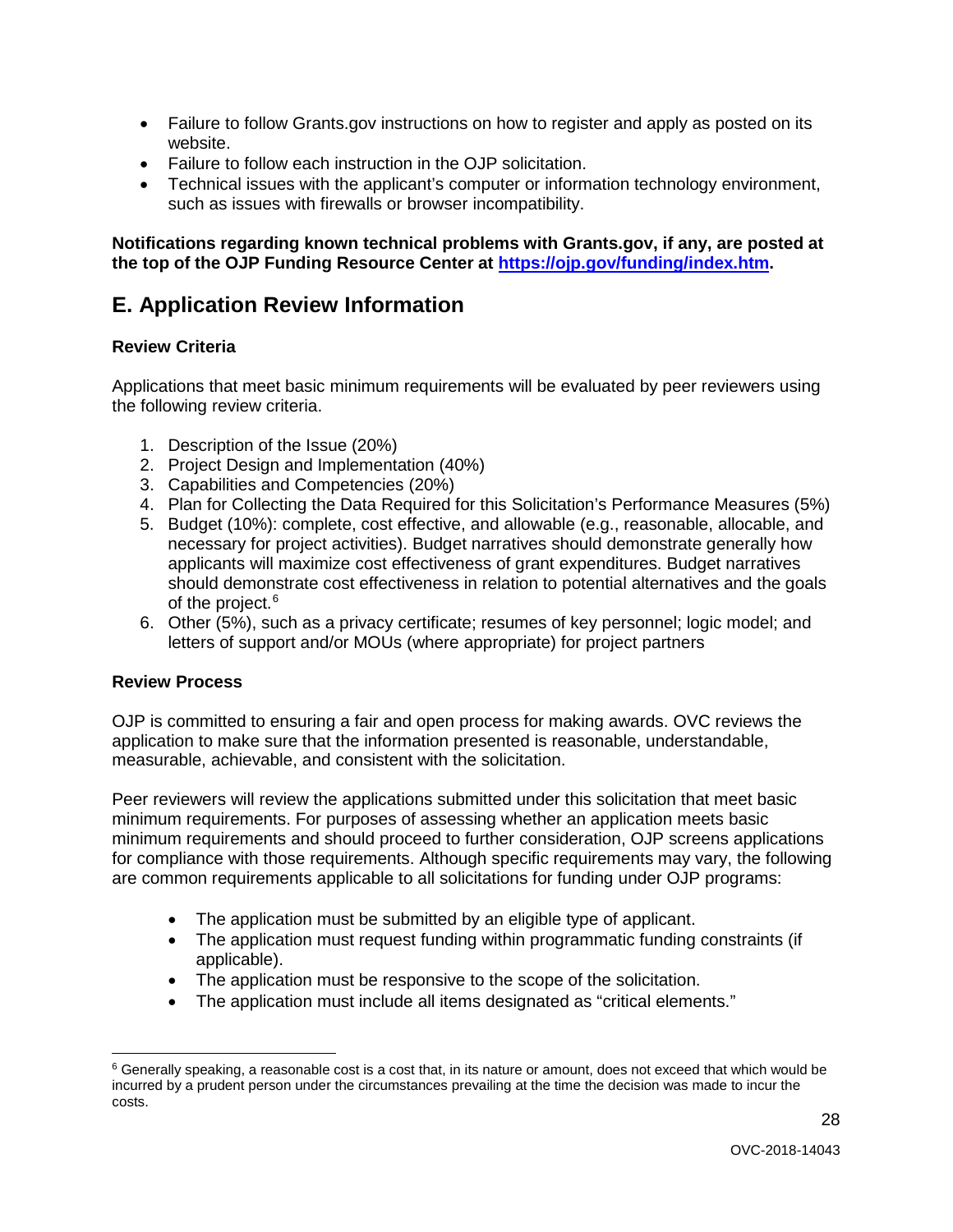• The applicant must not be identified in SAM as excluded from receiving federal awards.

For a list of the critical elements for this solicitation, see "What an Application Should Include" under [Section D. Application and Submission Information.](#page-8-0) 

 to assess applications on technical merit using the solicitation's review criteria. An external peer reviewer is an expert in the subject matter of a given solicitation who is not a current DOJ Peer review panels will evaluate, score, and rate applications that meet basic minimum requirements. OVC may use internal peer reviewers, external peer reviewers, or a combination, employee. An internal reviewer is a current DOJ employee who is well-versed or has expertise in the subject matter of this solicitation. Peer reviewers' ratings and any resulting recommendations are advisory only, although reviewer views are considered carefully. Other important considerations for OVC include geographic diversity, strategic priorities, and available funding, as well as the extent to which the Budget Detail Worksheet and Budget Narrative accurately explain project costs that are reasonable, necessary, and otherwise allowable under federal law and applicable federal cost principles.

Pursuant to the Part 200 Uniform Requirements, before award decisions are made, OJP also reviews information related to the degree of risk posed by the applicant. Among other things to help assess whether an applicant that has one or more prior federal awards has a satisfactory record with respect to performance, integrity, and business ethics, OJP checks whether the applicant is listed in SAM as excluded from receiving a federal award.

 Federal Awardee Performance and Integrity Information System, (FAPIIS)). In addition, if OJP anticipates that an award will exceed \$150,000 in federal funds, OJP also must review and consider any information about the applicant that appears in the non-public segment of the integrity and performance system accessible through SAM (currently, the

 **Important note on FAPIIS:** An applicant, at its option, may review and comment on any information about itself that currently appears in FAPIIS and was entered by a federal awarding agency. OJP will consider any such comments by the applicant, in addition to the other information in FAPIIS, in its assessment of the risk posed by the applicant.

 The evaluation of risks goes beyond information in SAM, however. OJP itself has in place a framework for evaluating risks posed by applicants for competitive awards. OJP takes into account information pertinent to matters such as—

- 1. Applicant financial stability and fiscal integrity.
- 2. Quality of the applicant's management systems, and the applicant's ability to meet prescribed management standards, including those outlined in the DOJ Grants Financial Guide.
- 3. Applicant's history of performance under OJP and other DOJ awards (including compliance with reporting requirements and award conditions), and awards from other federal agencies.
- 4. Reports and findings from audits of the applicant, including audits under the Part 200 Uniform Requirements.
- 5. Applicant's ability to comply with statutory and regulatory requirements, and to effectively implement other award requirements. implement other award requirements.<br>29<br>OVC-2018-14043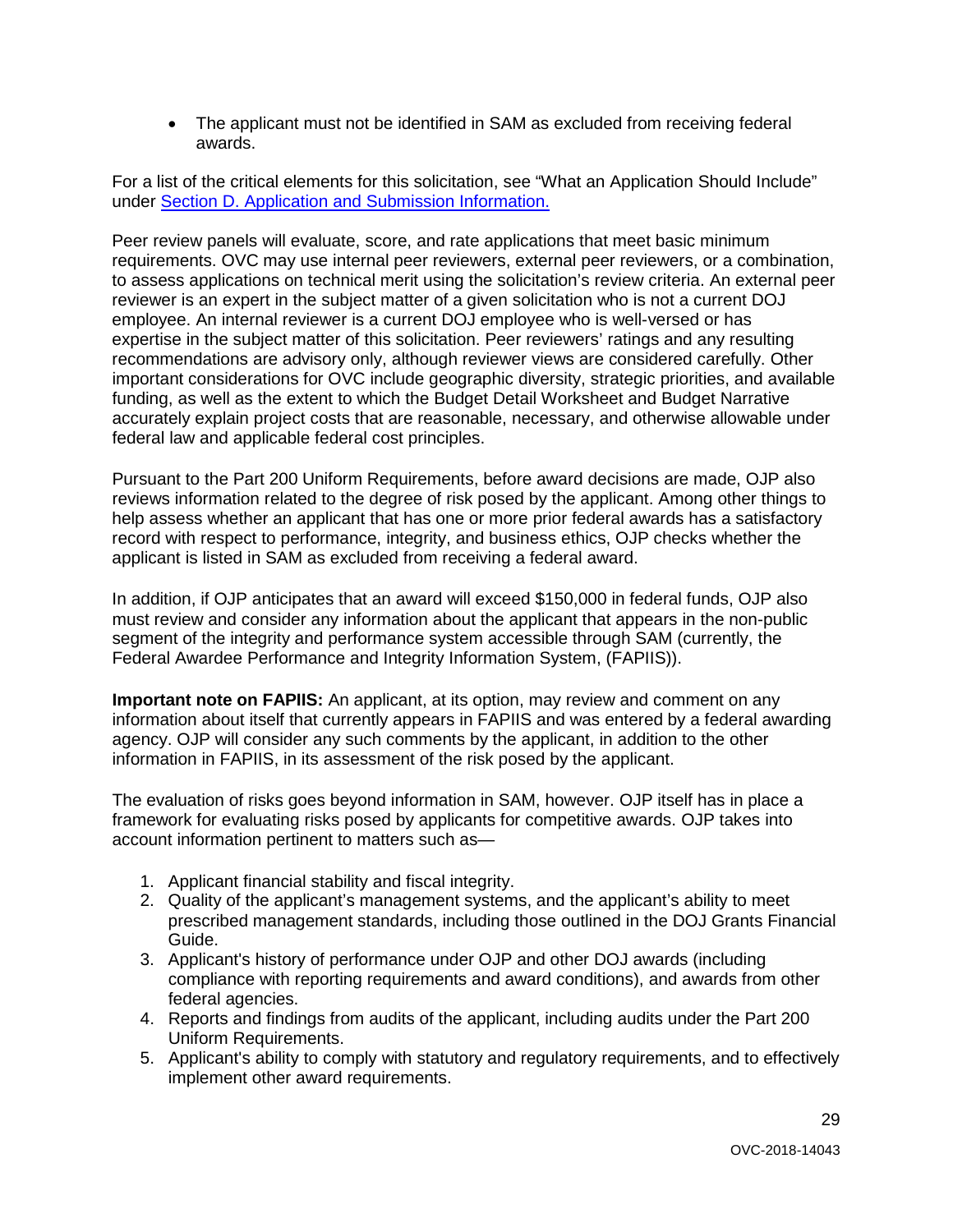only peer review ratings and OVC recommendations, but also other factors as indicated in this Absent explicit statutory authorization or written delegation of authority to the contrary, all final award decisions will be made by the Assistant Attorney General, who may take into account not section.

# <span id="page-29-0"></span>**F. Federal Award Administration Information**

# <span id="page-29-1"></span>**Federal Award Notices**

 on how to access and view the award documents, and steps to take in GMS to start the award the award date. Award notifications will be made by September 30, 2018. OJP sends award notifications by email through GMS to the individuals listed in the application as the point of contact and the authorizing official (E-Biz POC and AOR). The email notification includes detailed instructions acceptance process. GMS automatically issues the notifications at 9:00 p.m. eastern time on

 conditions; and sign and accept the award. The award acceptance process requires physical submission of the fully executed award document to OJP. For each successful applicant, an individual with the necessary authority to bind the applicant will be required to log in; execute a set of legal certifications and a set of legal assurances; designate a financial point of contact; thoroughly review the award, including all award signature of the award document by the authorized representative and the scanning and

# <span id="page-29-2"></span> **Administrative, National Policy, and Other Legal Requirements**

 If selected for funding, in addition to implementing the funded project consistent with the OJPapproved application, the recipient must comply with all award conditions, and all applicable requirements of federal statutes and regulations (including applicable requirements referred to in the assurances and certifications executed in connection with award acceptance). OJP strongly encourages prospective applicants to review information on post-award legal requirements and common OJP award conditions **prior** to submitting an application.

 before it may receive any award funds. (An applicant is not required to submit these documents Applicants should consult the ["Overview of Legal Requirements Generally Applicable to OJP](https://ojp.gov/funding/Explore/LegalOverview/index.htm)  [Grants and Cooperative Agreements -](https://ojp.gov/funding/Explore/LegalOverview/index.htm) FY 2018 Awards," available in the OJP Funding Resource Center at [https://ojp.gov/funding/index.htm.](https://ojp.gov/funding/index.htm) In addition, applicants should examine the following two legal documents, as each successful applicant must execute both documents as part of an application.)

- **Matters; and Drug-Free Workplace Requirements** • Certifications Regarding Lobbying; Debarment, Suspension and Other Responsibility
- **Certified Standard Assurances**

 [OJP Grants and Cooperative Agreements -](https://ojp.gov/funding/Explore/LegalOverview/index.htm) FY 2018 Awards" are intended to give applicants for apply to many (or in some cases, all) OJP grants and cooperative agreements awarded in • Certified Standard Assurances<br>The webpages accessible through the "Overview of Legal Requirements Generally Applicable to OJP awards a general overview of important statutes, regulations, and award conditions that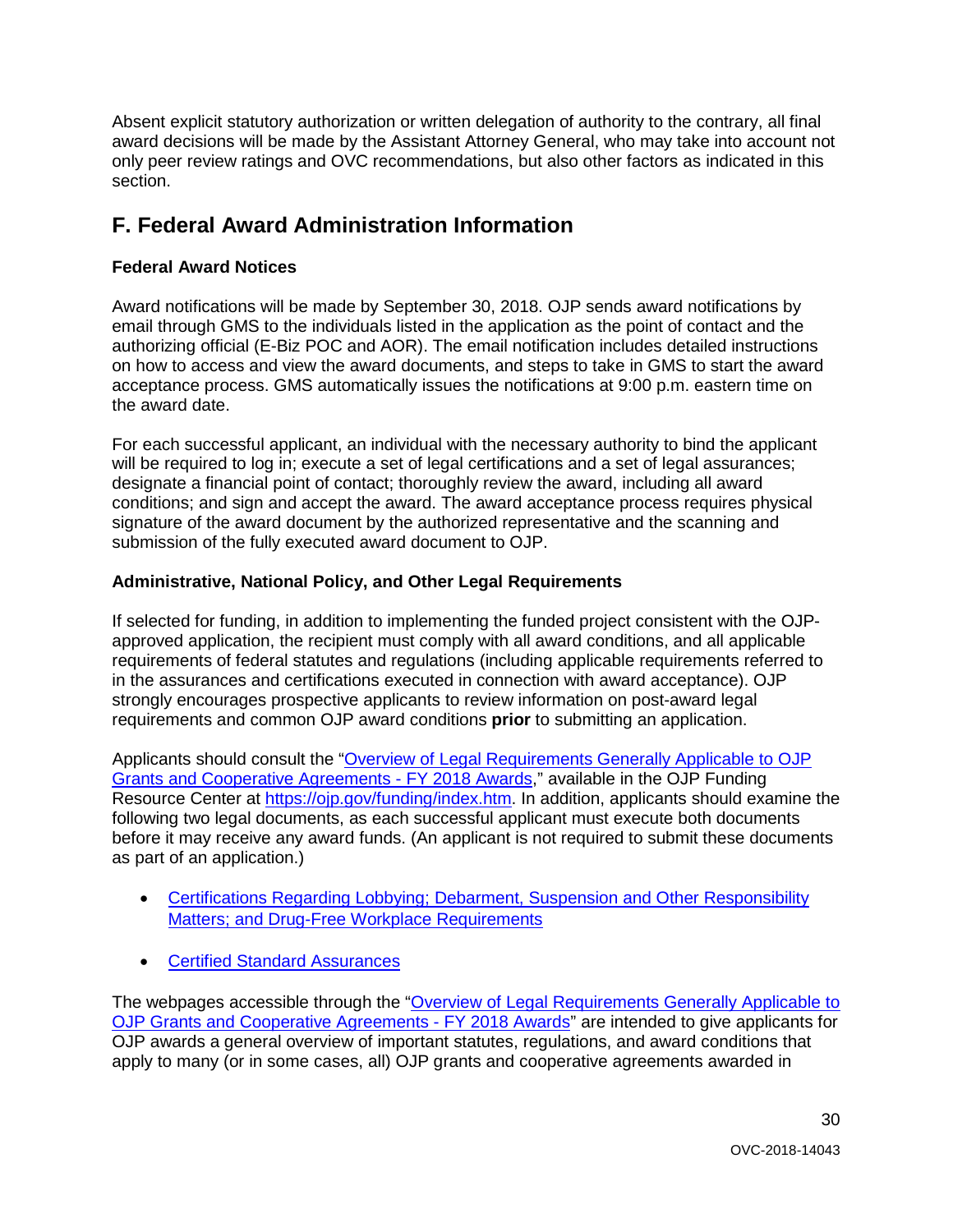FY 2018. Individual OJP awards typically also will include additional award conditions. Those award is made; to the substance of the funded application; to the recipient's performance under other federal awards; to the recipient's legal status (e.g., as a for-profit entity); or to other additional conditions may relate to the particular statute, program, or solicitation under which the pertinent considerations.

 As stated above, OVC expects that it will make any award under this solicitation in the form of a that sets out the nature of the "substantial federal involvement" in carrying out the award and program. Generally stated, under OJP cooperative agreement awards, responsibility for the day-to-day conduct of the funded project rests with the recipient. OJP, however, may have substantial involvement in matters such as substantive coordination of technical efforts and site instruments, and major project-generated materials. In addition, OJP often indicates in the cooperative agreement. Cooperative agreements include a condition in the award document selection, and review and approval of project work plans, research designs, data collection award terms and conditions that it may redirect the project if necessary.

 In addition to an award condition that sets out the nature of the anticipated "substantial federal involvement" in the award, cooperative agreements awarded by OJP include an award condition that requires specific reporting in connection with conferences, meetings, retreats, seminars, symposia, training activities, or similar events funded under the award.

## <span id="page-30-0"></span>**General Information about Post-Federal Award Reporting Requirements**

In addition to the deliverables described in [Section A. Program Description,](#page-3-0) any recipient of an award under this solicitation will be required to submit the following reports and data.

 OJP may require additional reports.) Required reports. Recipients typically must submit quarterly financial reports, semiannual progress reports, final financial and progress reports, and, if applicable, an annual audit report in accordance with the Part 200 Uniform Requirements or specific award conditions. Future awards and fund drawdowns may be withheld if reports are delinquent. (In appropriate cases,

 administrative proceedings connected with (or connected to the performance of) either the OJP award or any other grant, cooperative agreement, or procurement contract from the federal Awards that exceed \$500,000 will include an additional condition that, under specific circumstances, will require the recipient to report (to FAPIIS) information on civil, criminal, and government. Additional information on this reporting requirement appears in the text of the award condition posted on the OJP webpage at [https://ojp.gov/funding/FAPIIS.htm.](https://ojp.gov/funding/FAPIIS.htm)

Data on performance measures. In addition to required reports, each award recipient also must provide data that measure the results of the work done under the award. To demonstrate for an overview of performance measurement activities at OJP. program progress and success, and to assist DOJ in fulfilling its responsibilities under the Government Performance and Results Act of 1993 (GPRA), Public Law 103-62, and the GPRA Modernization Act of 2010, Public Law 111–352, OJP will require any award recipient, postaward, to provide performance data as part of regular progress reporting. Successful applicants will be required to access OJP's performance measurement page at www.ojp.gov/performance for an overview of performance measurement activities at OJP.<br>31<br>OVC-2018-14043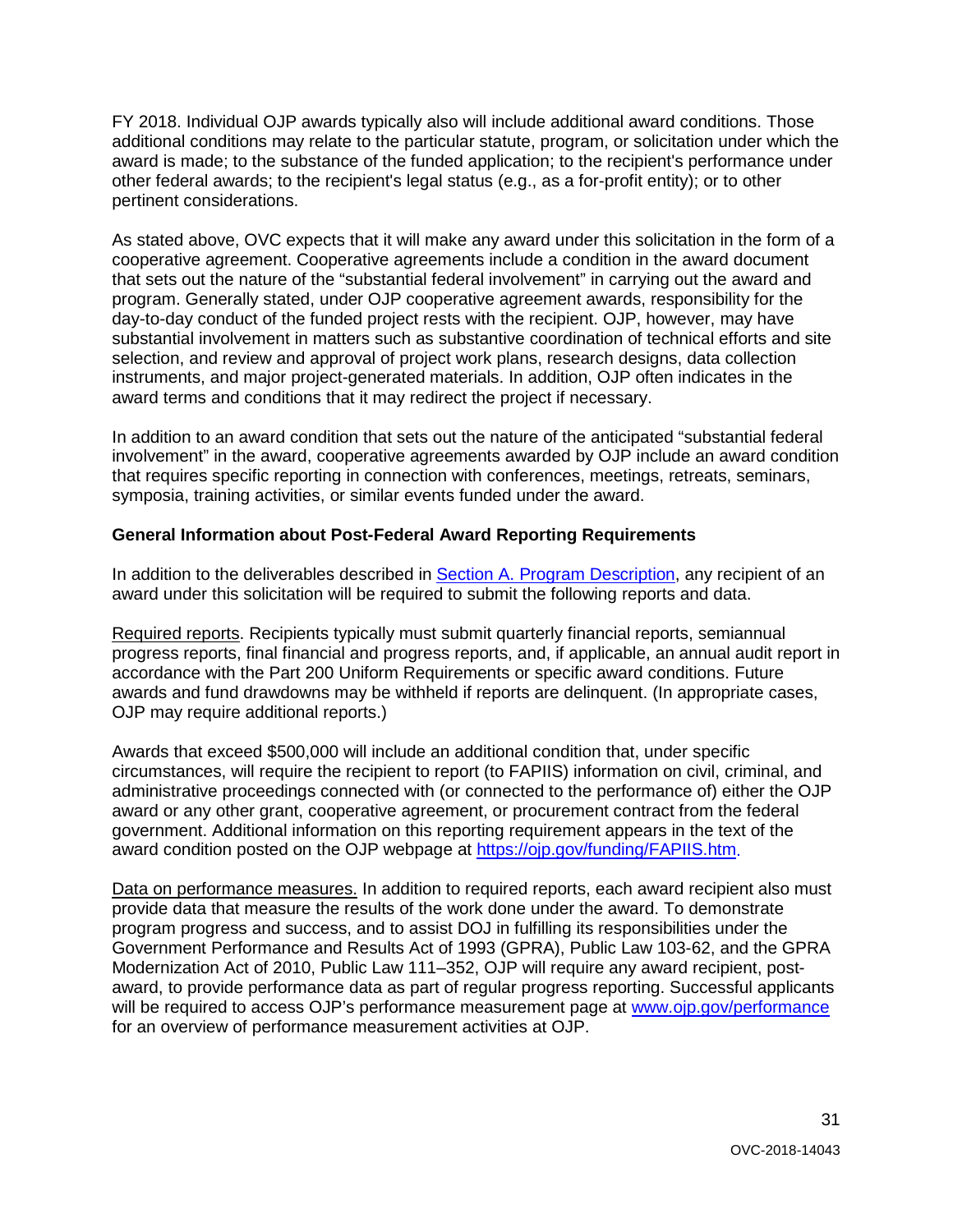# <span id="page-31-0"></span> **G. Federal Awarding Agency Contact(s)**

For OJP contact(s), see the title page.

For contact information for Grants.gov, see the title page.

# <span id="page-31-1"></span> **H. Other Information**

# <span id="page-31-2"></span>**Freedom of Information Act and Privacy Act (5 U.S.C. §§ 552 and 552a)**

 information that is responsive to a request pursuant to FOIA if DOJ determines that the All applications submitted to OJP (including all attachments to applications) are subject to the federal Freedom of Information Act (FOIA) and to the Privacy Act. By law, DOJ may withhold responsive information either is protected under the Privacy Act or falls within the scope of one of nine statutory exemptions under FOIA. DOJ cannot agree in advance of a request pursuant to FOIA not to release some or all portions of an application.

 In its review of records that are responsive to a FOIA request, OJP will withhold information in those records that plainly falls within the scope of the Privacy Act or one of the statutory names and contact information for project staff other than certain key personnel.) In appropriate exemptions under FOIA. (Some examples include certain types of information in budgets, and circumstances, OJP will request the views of the applicant/recipient that submitted a responsive document.

 that the applicant/recipient believes falls under a FOIA exemption, the specific exemption it similar process for requests pursuant to FOIA for applications that may contain law-enforcement For example, if OJP receives a request pursuant to FOIA for an application submitted by a nonprofit or for-profit organization or an institution of higher education, or for an application that involves research, OJP typically will contact the applicant/recipient that submitted the application and ask it to identify—quite precisely—any particular information in the application believes applies, and why. After considering the submission by the applicant/recipient, OJP makes an independent assessment regarding withholding information. OJP generally follows a sensitive information.

# <span id="page-31-3"></span>**Provide Feedback to OJP**

 provide feedback on this solicitation, the application submission process, and/or the application To assist OJP in improving its application and award processes, OJP encourages applicants to review process. Provide feedback to [OJPSolicitationFeedback@usdoj.gov.](mailto:OJPSolicitationFeedback@usdoj.gov)

 **IMPORTANT:** This email is for feedback and suggestions only. OJP does **not** reply from this mailbox to messages it receives in this mailbox. Any prospective applicant that has specific questions on any program or technical aspect of the solicitation **must** use the appropriate telephone number or email listed on the front of this document to obtain information. These who can address specific questions in a timely manner. contacts are provided to help ensure that prospective applicants can directly reach an individual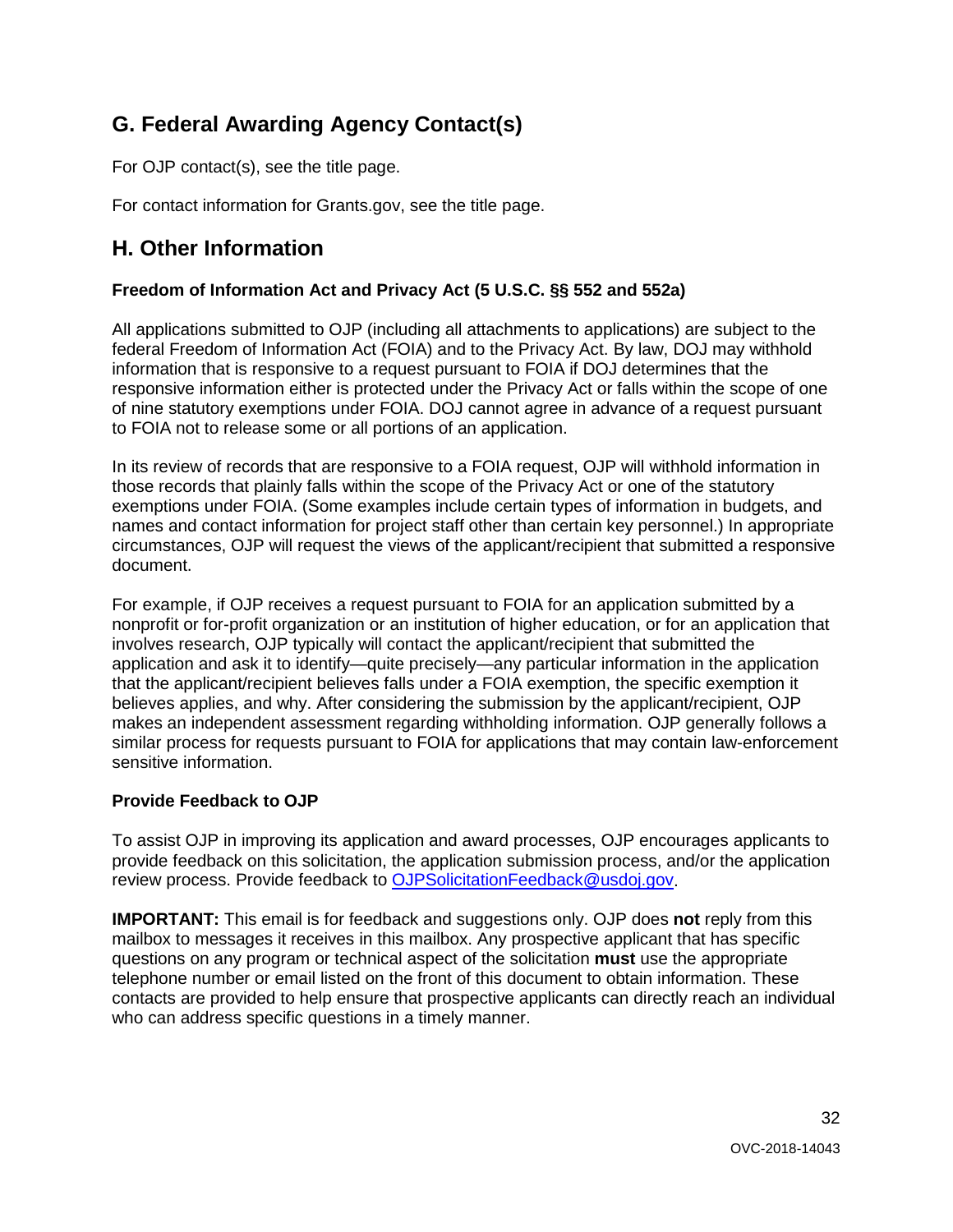$\overline{a}$  peer reviewer in a competition in which you or your organization/entity has submitted an If you are interested in being a reviewer for other OJP grant applications, please email your resume to *oipprsupport@usdoj.gov.* (Do not send your resume to the OJP Solicitation Feedback email account.) **Note:** Neither you nor anyone else from your organization or entity can be a application.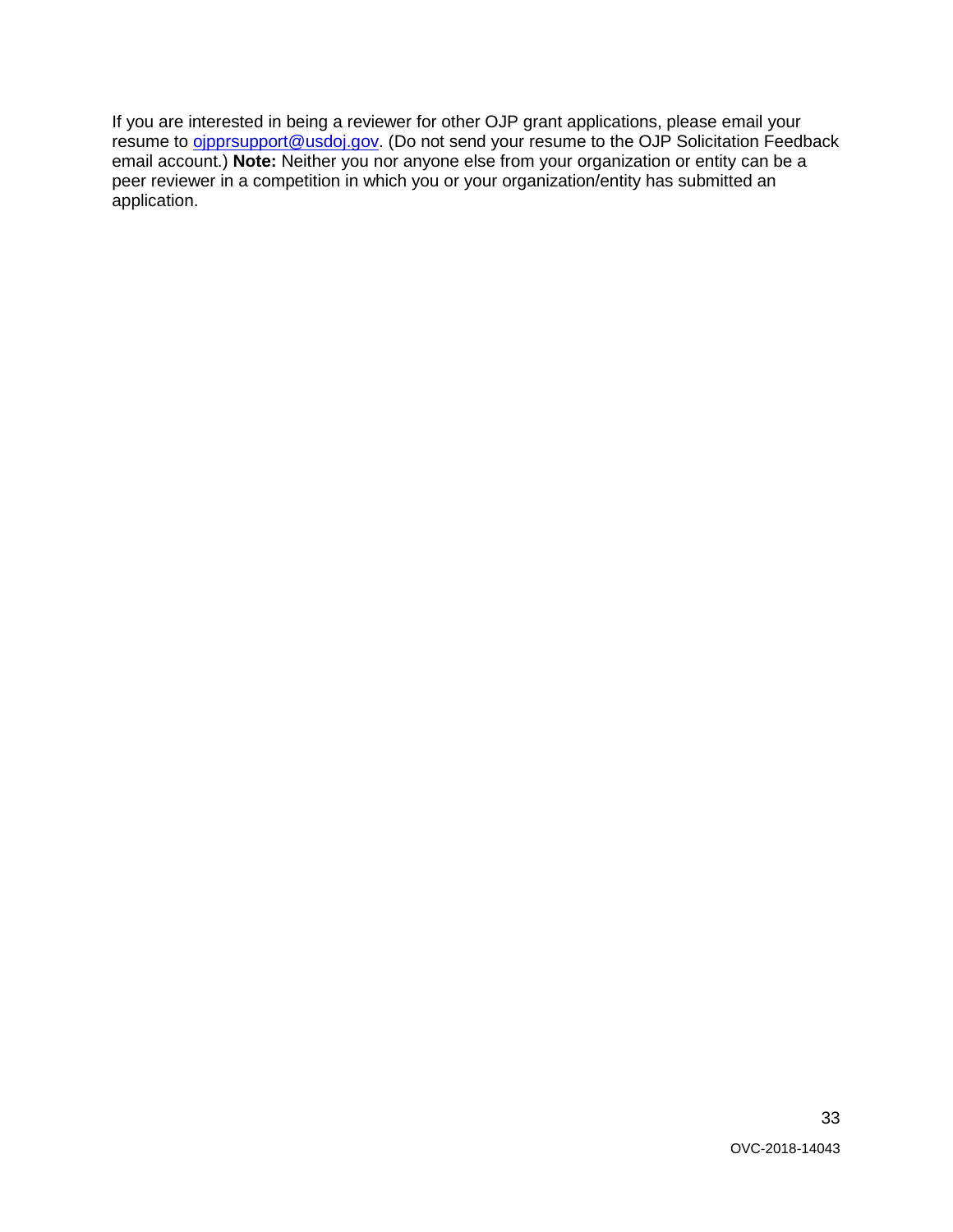#### <span id="page-33-0"></span>**Appendix A: Application Checklist OVC FY 2018 Vision 21: Advancing the Use of Technology to Assist Victims of Crime**

This application checklist has been created as an aid in developing an application.

#### **What an Applicant Should Do:**

| Prior to Registering in Grants.gov:                                               |               |
|-----------------------------------------------------------------------------------|---------------|
| Acquire a DUNS Number                                                             | (see page 25) |
| Acquire or renew registration with SAM                                            | (see page 26) |
| To Register with Grants.gov.                                                      |               |
| Acquire AOR and Grants.gov username/password                                      | (see page 26) |
| Acquire AOR confirmation from the E-Biz POC                                       | (see page 26) |
| To Find Funding Opportunity:                                                      |               |
| Search for the Funding Opportunity on Grants.gov                                  | (see page 26) |
| Access Funding Opportunity and Application Package                                | (see page 26) |
| Sign up for Grants.gov email notifications (optional)                             | (see page 24) |
| Read <i>Important Notice: Applying for Grants in Grants.gov</i>                   |               |
| Read OJP policy and guidance on conference approval, planning, and reporting      |               |
| available at oip.gov/financialguide/DOJ/PostawardRequirements/chapter3.10a.htm    |               |
|                                                                                   | (see page 9)  |
| After Application Submission, Receive Grants.gov Email Notifications That:        |               |
| (1) application has been received,                                                |               |
| (2) application has either been successfully validated or rejected with errors    |               |
|                                                                                   | (see page 27) |
| If No Grants.gov Receipt, and Validation or Error Notifications are Received:     |               |
| contact OVC's NCJRS Response Center regarding experiencing technical difficulties |               |
|                                                                                   | (see page 2)  |

#### **Overview of Post-Award Legal Requirements**:

**No. 2018** Review the "Overview of Legal Requirements Generally Applicable to OJP Grants and [Cooperative Agreements -](https://ojp.gov/funding/Explore/LegalOverview/index.htm) FY 2018 Awards" in the OJP Funding Resource Center at [https://ojp.gov/funding/index.htm.](https://ojp.gov/funding/index.htm)

#### **Scope Requirement:**

\_\_\_\_\_ The federal amount requested is within the allowable limit(s) of up to \$2.25 million.

**Eligibility Requirement:** For eligibility information, see the title page.

# **What an Application Should Include:**

| Application for Federal Assistance (SF-424)                 | (see page 10) |
|-------------------------------------------------------------|---------------|
| Articles of Incorporation or 501(c)(3) Status Documentation | (see page 10) |
| <b>Project Abstract</b>                                     | (see page 11) |
| Program Narrative *                                         | (see page 11) |
| Description of the Issue *                                  | (see page 11) |
| Project Design and Implementation *                         | (see page 11) |
| Capabilities and Competencies *                             | (see page 12) |